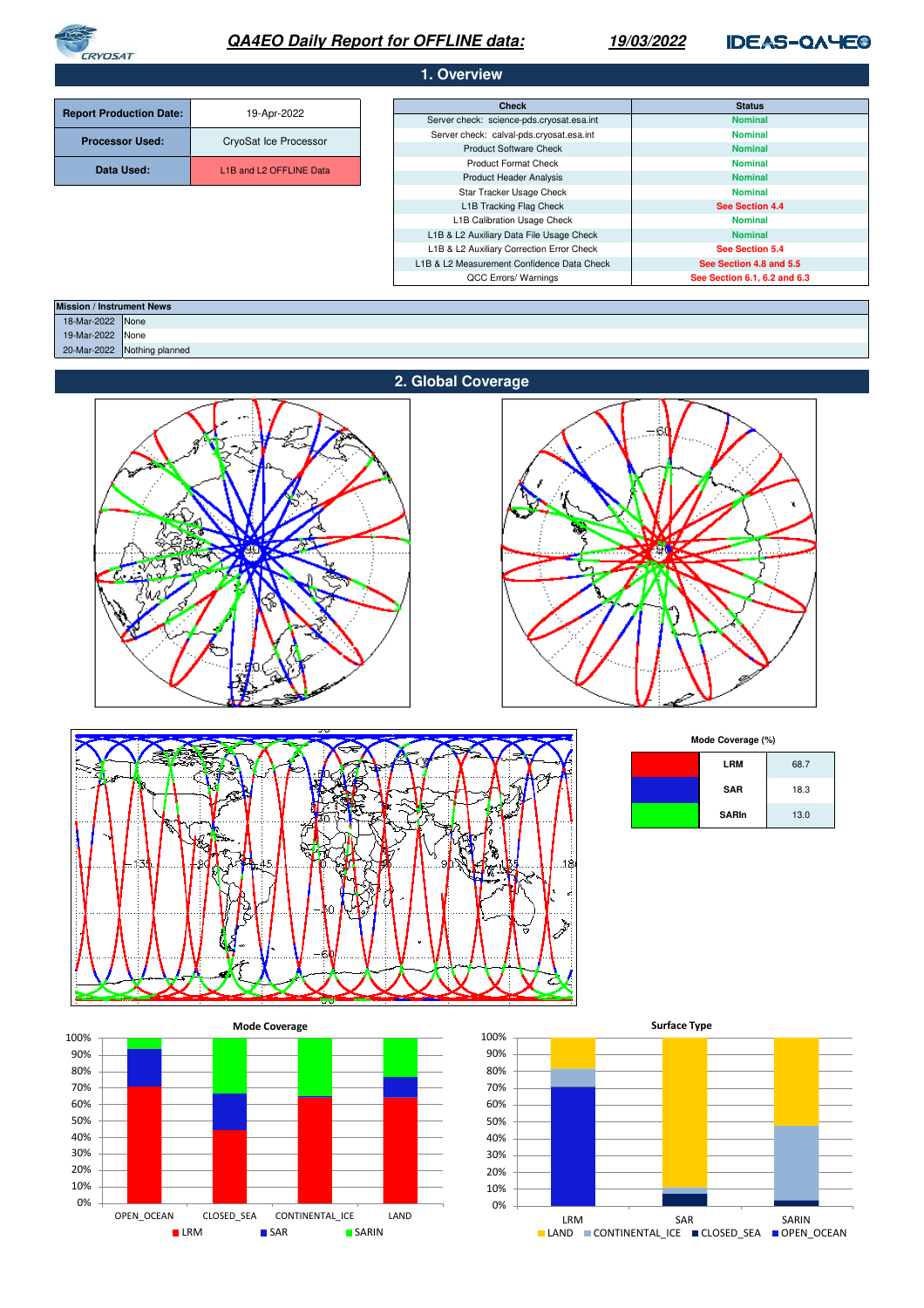The SIRAL instrument configuration for the day of acquisition is provided below.

**SIRAL instrument(s) in use: SIRAL - A**

## **4. Level 1B Data Quality Check**

### **4.1 L1B Product Format Check**

Each product, retrieved and unpacked from the science server, is checked to ensure it consists of both an XML header file (.HDR) and a product file (.DBL).

**Number of products with errors:** 0

### **4.2 L1B Product Header Analysis**

**Number of products with errors:** 0 For all products, a series of pre-defined checks are carried out on the MPH and SPH in order to identify any inconsistencies and/or errors raised by the ground-segment processing chain.

#### **4.3 Star Tracker Usage Check**

### Each product is checked in order to ensure a valid star tracker file has been used in processing.

**Number of products with errors:** 0

## **4.4 L1B Tracking Flags Check**

#### CryoSat L1B data includes a tracking flag for each measurement record. The bit value of this flag indicates any problems when set.

Loss of Echo Flag: This flag is currently set for some products over land, but this is to be expected.

#### **Number of products with errors:** 115

| <b>Product</b>                                          | <b>Test Failed</b> | <b>Description</b>                                   |
|---------------------------------------------------------|--------------------|------------------------------------------------------|
| CS_OFFL_SIR_LRM_1B_20220318T235648_20220319T002353_E001 | Loss of echo       | The tracking echo is missing for one or more records |
| CS OFFL SIR LRM 1B 20220319T002624 20220319T002826 E001 | Loss of echo       | The tracking echo is missing for one or more records |
| CS_OFFL_SIR_LRM_1B_20220319T002905_20220319T003420_E001 | Loss of echo       | The tracking echo is missing for one or more records |
| CS OFFL SIR LRM 1B 20220319T003658 20220319T010216 E001 | Loss of echo       | The tracking echo is missing for one or more records |
| CS_OFFL_SIR_LRM_1B_20220319T010439_20220319T010441_E001 | Loss of echo       | The tracking echo is missing for one or more records |
| CS_OFFL_SIR_LRM_1B_20220319T010445_20220319T010502_E001 | Loss of echo       | The tracking echo is missing for one or more records |
| CS_OFFL_SIR_LRM_1B_20220319T010537_20220319T011134_E001 | Loss of echo       | The tracking echo is missing for one or more records |
| CS_OFFL_SIR_LRM_1B_20220319T011134_20220319T011241_E001 | Loss of echo       | The tracking echo is missing for one or more records |
| CS OFFL SIR LRM 1B 20220319T013352 20220319T013358 E001 | Loss of echo       | The tracking echo is missing for one or more records |
| CS_OFFL_SIR_LRM_1B_20220319T013400_20220319T013411_E001 | Loss of echo       | The tracking echo is missing for one or more records |
| CS OFFL SIR LRM 1B 20220319T013415 20220319T013426 E001 | Loss of echo       | The tracking echo is missing for one or more records |
| CS_OFFL_SIR_LRM_1B_20220319T013430_20220319T013459_E001 | Loss of echo       | The tracking echo is missing for one or more records |
| CS_OFFL_SIR_LRM_1B_20220319T013502_20220319T020237_E001 | Loss of echo       | The tracking echo is missing for one or more records |
| CS_OFFL_SIR_LRM_1B_20220319T021602_20220319T024428_E001 | Loss of echo       | The tracking echo is missing for one or more records |
| CS_OFFL_SIR_LRM_1B_20220319T024434_20220319T024459_E001 | Loss of echo       | The tracking echo is missing for one or more records |
| CS OFFL SIR LRM 1B 20220319T024501 20220319T024524 E001 | Loss of echo       | The tracking echo is missing for one or more records |
| CS OFFL SIR LRM 1B 20220319T024537 20220319T024816 E001 | Loss of echo       | The tracking echo is missing for one or more records |
| CS_OFFL_SIR_LRM_1B_20220319T040351_20220319T040818_E001 | Loss of echo       | The tracking echo is missing for one or more records |
| CS_OFFL_SIR_LRM_1B_20220319T040842_20220319T041325_E001 | Loss of echo       | The tracking echo is missing for one or more records |
| CS OFFL SIR LRM 1B 20220319T041346 20220319T041410 E001 | Loss of echo       | The tracking echo is missing for one or more records |
| CS_OFFL_SIR_LRM_1B_20220319T041413_20220319T041846_E001 | Loss of echo       | The tracking echo is missing for one or more records |
| CS_OFFL_SIR_LRM_1B_20220319T042500_20220319T042614_E001 | Loss of echo       | The tracking echo is missing for one or more records |
| CS_OFFL_SIR_LRM_1B_20220319T042626_20220319T042651_E001 | Loss of echo       | The tracking echo is missing for one or more records |
| CS_OFFL_SIR_LRM_1B_20220319T042651_20220319T042737_E001 | Loss of echo       | The tracking echo is missing for one or more records |
| CS_OFFL_SIR_LRM_1B_20220319T043030_20220319T043045_E001 | Loss of echo       | The tracking echo is missing for one or more records |
| CS_OFFL_SIR_LRM_1B_20220319T043133_20220319T043142_E001 | Loss of echo       | The tracking echo is missing for one or more records |
| CS_OFFL_SIR_LRM_1B_20220319T044721_20220319T045547_E001 | Loss of echo       | The tracking echo is missing for one or more records |
| CS_OFFL_SIR_LRM_1B_20220319T055703_20220319T060113_E001 | Loss of echo       | The tracking echo is missing for one or more records |
| CS_OFFL_SIR_LRM_1B_20220319T060116_20220319T060146_E001 | Loss of echo       | The tracking echo is missing for one or more records |
| CS_OFFL_SIR_LRM_1B_20220319T060239_20220319T060413_E001 | Loss of echo       | The tracking echo is missing for one or more records |
| CS_OFFL_SIR_LRM_1B_20220319T062322_20220319T062429_E001 | Loss of echo       | The tracking echo is missing for one or more records |
| CS_OFFL_SIR_LRM_1B_20220319T080155_20220319T080317_E001 | Loss of echo       | The tracking echo is missing for one or more records |
| CS_OFFL_SIR_LRM_1B_20220319T080323_20220319T080335_E001 | Loss of echo       | The tracking echo is missing for one or more records |
| CS OFFL SIR LRM 1B 20220319T080337 20220319T080417 E001 | Loss of echo       | The tracking echo is missing for one or more records |
| CS_OFFL_SIR_LRM_1B_20220319T082108_20220319T082232_E001 | Loss of echo       | The tracking echo is missing for one or more records |
| CS OFFL SIR LRM 1B 20220319T082235 20220319T082319 E001 | Loss of echo       | The tracking echo is missing for one or more records |
| CS OFFL SIR LRM 1B 20220319T082348 20220319T083852 E001 | Loss of echo       | The tracking echo is missing for one or more records |
| CS OFFL SIR LRM 1B 20220319T085558 20220319T090925 E001 | Loss of echo       | The tracking echo is missing for one or more records |
| CS_OFFL_SIR_LRM_1B_20220319T091139_20220319T091241_E001 | Loss of echo       | The tracking echo is missing for one or more records |
| CS OFFL SIR LRM 1B 20220319T094044 20220319T094459 E001 | Loss of echo       | The tracking echo is missing for one or more records |
| CS OFFL SIR LRM 1B 20220319T094502 20220319T094517 E001 | Loss of echo       | The tracking echo is missing for one or more records |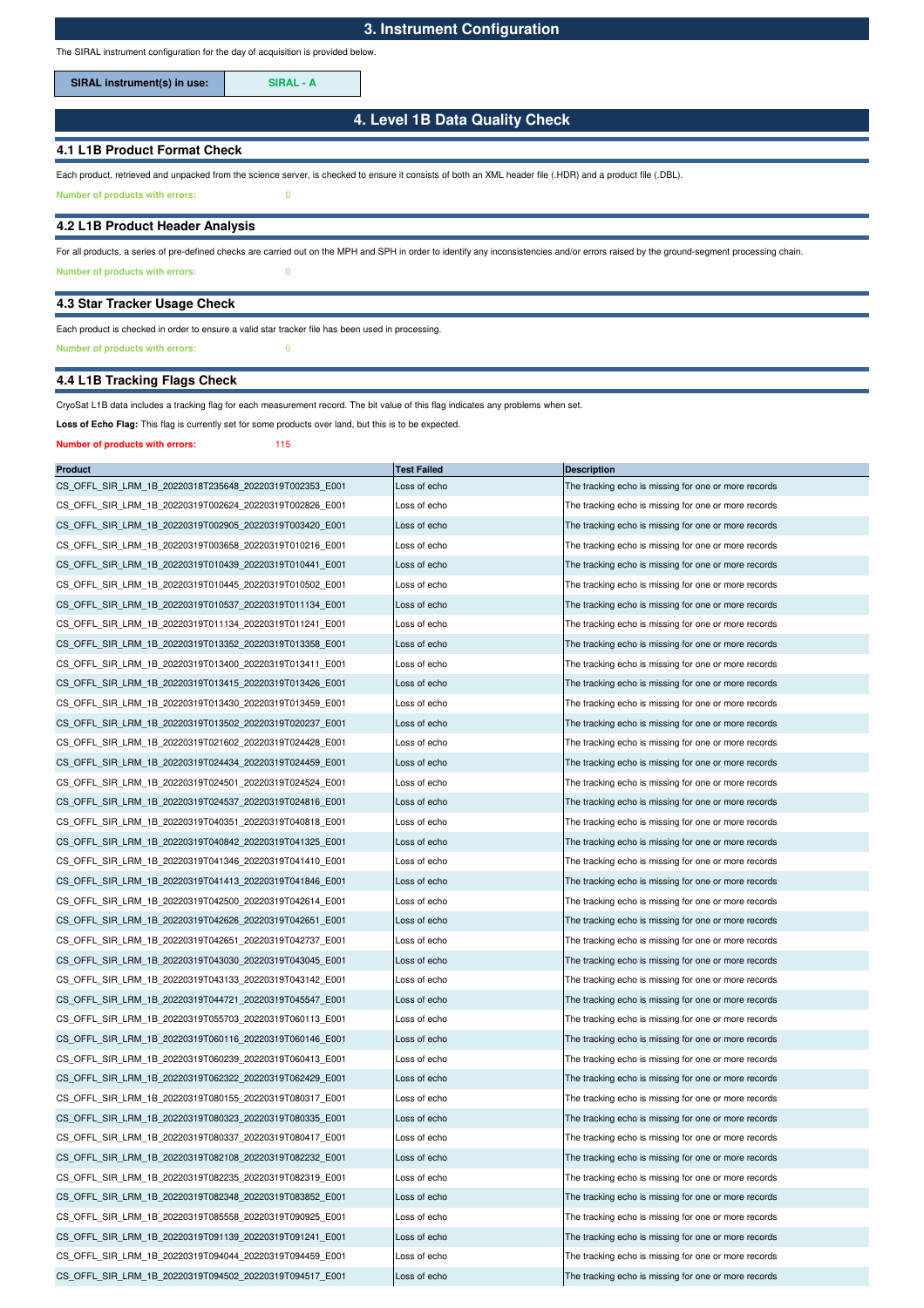CS\_OFFL\_SIR\_LRM\_1B\_20220319T094519\_20220319T094604\_E001 Loss of echo The tracking echo is missing for one or more records CS\_OFFL\_SIR\_LRM\_1B\_20220319T094607\_20220319T094739\_E001 Loss of echo The tracking echo is missing for one or more records CS\_OFFL\_SIR\_LRM\_1B\_20220319T094741\_20220319T094814\_E001 Loss of echo The tracking echo is missing for one or more records CS\_OFFL\_SIR\_LRM\_1B\_20220319T095107\_20220319T100001\_E001 Loss of echo The tracking echo is missing for one or more records CS\_OFFL\_SIR\_LRM\_1B\_20220319T100005\_20220319T100129\_E001 Loss of echo The tracking echo is missing for one or more records CS\_OFFL\_SIR\_LRM\_1B\_20220319T103912\_20220319T104603\_E001 Loss of echo The tracking echo is missing for one or more records CS\_OFFL\_SIR\_LRM\_1B\_20220319T105029\_20220319T105043\_E001 Loss of echo The tracking echo is missing for one or more records CS\_OFFL\_SIR\_LRM\_1B\_20220319T105050\_20220319T105051\_E001 Loss of echo The tracking echo is missing for one or more records CS\_OFFL\_SIR\_LRM\_1B\_20220319T105054\_20220319T105518\_E001 Loss of echo The tracking echo is missing for one or more records CS\_OFFL\_SIR\_LRM\_1B\_20220319T105802\_20220319T110350\_E001 Loss of echo The tracking echo is missing for one or more records CS\_OFFL\_SIR\_LRM\_1B\_20220319T111855\_20220319T112316\_E001 Loss of echo The tracking echo is missing for one or more records CS\_OFFL\_SIR\_LRM\_1B\_20220319T112318\_20220319T112333\_E001 Loss of echo The tracking echo is missing for one or more records CS\_OFFL\_SIR\_LRM\_1B\_20220319T112337\_20220319T112443\_E001 Loss of echo The tracking echo is missing for one or more records CS\_OFFL\_SIR\_LRM\_1B\_20220319T112446\_20220319T112504\_E001 Loss of echo The tracking echo is missing for one or more records CS\_OFFL\_SIR\_LRM\_1B\_20220319T112507\_20220319T112536\_E001 Loss of echo The tracking echo is missing for one or more records CS\_OFFL\_SIR\_LRM\_1B\_20220319T112543\_20220319T112558\_E001 Loss of echo The tracking echo is missing for one or more records CS\_OFFL\_SIR\_LRM\_1B\_20220319T112602\_20220319T112656\_E001 Loss of echo The tracking echo is missing for one or more records CS\_OFFL\_SIR\_LRM\_1B\_20220319T112700\_20220319T112712\_E001 Loss of echo The tracking echo is missing for one or more records CS\_OFFL\_SIR\_LRM\_1B\_20220319T112715\_20220319T112722\_E001 Loss of echo The tracking echo is missing for one or more records CS\_OFFL\_SIR\_LRM\_1B\_20220319T112724\_20220319T112729\_E001 Loss of echo The tracking echo is missing for one or more records CS\_OFFL\_SIR\_LRM\_1B\_20220319T112734\_20220319T112827\_E001 Loss of echo The tracking echo is missing for one or more records CS\_OFFL\_SIR\_LRM\_1B\_20220319T113226\_20220319T113315\_E001 Loss of echo The tracking echo is missing for one or more records CS\_OFFL\_SIR\_LRM\_1B\_20220319T121012\_20220319T123913\_E001 Loss of echo The tracking echo is missing for one or more records CS\_OFFL\_SIR\_LRM\_1B\_20220319T124121\_20220319T124126\_E001 Loss of echo The tracking echo is missing for one or more records CS\_OFFL\_SIR\_LRM\_1B\_20220319T124129\_20220319T124513\_E001 Loss of echo The tracking echo is missing for one or more records CS\_OFFL\_SIR\_LRM\_1B\_20220319T130222\_20220319T130705\_E001 Loss of echo The tracking echo is missing for one or more records CS\_OFFL\_SIR\_LRM\_1B\_20220319T130838\_20220319T130846\_E001 Loss of echo The tracking echo is missing for one or more records CS\_OFFL\_SIR\_LRM\_1B\_20220319T131110\_20220319T133643\_E001 Loss of echo The tracking echo is missing for one or more records CS\_OFFL\_SIR\_LRM\_1B\_20220319T134336\_20220319T134701\_E001 Loss of echo The tracking echo is missing for one or more records CS\_OFFL\_SIR\_LRM\_1B\_20220319T144033\_20220319T144346\_E001 Loss of echo The tracking echo is missing for one or more records CS\_OFFL\_SIR\_LRM\_1B\_20220319T144419\_20220319T144631\_E001 Loss of echo The tracking echo is missing for one or more records CS\_OFFL\_SIR\_LRM\_1B\_20220319T144635\_20220319T144636\_E001 Loss of echo The tracking echo is missing for one or more records CS\_OFFL\_SIR\_LRM\_1B\_20220319T144640\_20220319T144648\_E001 Loss of echo The tracking echo is missing for one or more records CS\_OFFL\_SIR\_LRM\_1B\_20220319T144650\_20220319T144718\_E001 Loss of echo The tracking echo is missing for one or more records CS\_OFFL\_SIR\_LRM\_1B\_20220319T144721\_20220319T144724\_E001 Loss of echo The tracking echo is missing for one or more records CS\_OFFL\_SIR\_LRM\_1B\_20220319T144726\_20220319T150122\_E001 Loss of echo The tracking echo is missing for one or more records CS\_OFFL\_SIR\_LRM\_1B\_20220319T150124\_20220319T150624\_E001 Loss of echo The tracking echo is missing for one or more records CS\_OFFL\_SIR\_LRM\_1B\_20220319T151811\_20220319T152607\_E001 Loss of echo The tracking echo is missing for one or more records CS\_OFFL\_SIR\_LRM\_1B\_20220319T161819\_20220319T161858\_E001 Loss of echo The tracking echo is missing for one or more records CS\_OFFL\_SIR\_LRM\_1B\_20220319T162222\_20220319T162458\_E001 Loss of echo The tracking echo is missing for one or more records CS\_OFFL\_SIR\_LRM\_1B\_20220319T162509\_20220319T162612\_E001 Loss of echo The tracking echo is missing for one or more records CS\_OFFL\_SIR\_LRM\_1B\_20220319T162905\_20220319T163000\_E001 Loss of echo The tracking echo is missing for one or more records CS\_OFFL\_SIR\_LRM\_1B\_20220319T163143\_20220319T163149\_E001 Loss of echo The tracking echo is missing for one or more records CS\_OFFL\_SIR\_LRM\_1B\_20220319T163154\_20220319T163325\_E001 Loss of echo The tracking echo is missing for one or more records CS\_OFFL\_SIR\_LRM\_1B\_20220319T163510\_20220319T163803\_E001 Loss of echo The tracking echo is missing for one or more records CS\_OFFL\_SIR\_LRM\_1B\_20220319T163843\_20220319T164126\_E001 Loss of echo The tracking echo is missing for one or more records CS\_OFFL\_SIR\_LRM\_1B\_20220319T174439\_20220319T174536\_E001 Loss of echo The tracking echo is missing for one or more records CS\_OFFL\_SIR\_LRM\_1B\_20220319T180447\_20220319T180633\_E001 Loss of echo The tracking echo is missing for one or more records CS\_OFFL\_SIR\_LRM\_1B\_20220319T180653\_20220319T180805\_E001 Loss of echo The tracking echo is missing for one or more records CS\_OFFL\_SIR\_LRM\_1B\_20220319T180810\_20220319T181201\_E001 Loss of echo The tracking echo is missing for one or more records CS\_OFFL\_SIR\_LRM\_1B\_20220319T184806\_20220319T191905\_E001 Loss of echo The tracking echo is missing for one or more records CS\_OFFL\_SIR\_LRM\_1B\_20220319T192318\_20220319T192321\_E001 Loss of echo The tracking echo is missing for one or more records CS\_OFFL\_SIR\_LRM\_1B\_20220319T192323\_20220319T192406\_E001 Loss of echo CS\_OFFL\_SIR\_LRM\_1B\_20220319T192410\_20220319T192533\_E001 Loss of echo The tracking echo is missing for one or more records CS\_OFFL\_SIR\_LRM\_1B\_20220319T201913\_20220319T202108\_E001 Loss of echo The tracking echo is missing for one or more records CS\_OFFL\_SIR\_LRM\_1B\_20220319T202309\_20220319T202612\_E001 Loss of echo The tracking echo is missing for one or more records CS\_OFFL\_SIR\_LRM\_1B\_20220319T203205\_20220319T204334\_E001 Loss of echo The tracking echo is missing for one or more records CS\_OFFL\_SIR\_LRM\_1B\_20220319T204418\_20220319T204518\_E001 Loss of echo The tracking echo is missing for one or more records CS\_OFFL\_SIR\_LRM\_1B\_20220319T204522\_20220319T205625\_E001 Loss of echo The tracking echo is missing for one or more records CS\_OFFL\_SIR\_LRM\_1B\_20220319T205859\_20220319T210127\_E001 Loss of echo The tracking echo is missing for one or more records CS\_OFFL\_SIR\_LRM\_1B\_20220319T210129\_20220319T210150\_E001 Loss of echo The tracking echo is missing for one or more records CS\_OFFL\_SIR\_LRM\_1B\_20220319T210153\_20220319T210519\_E001 Loss of echo The tracking echo is missing for one or more records CS\_OFFL\_SIR\_LRM\_1B\_20220319T212217\_20220319T213416\_E001 Loss of echo The tracking echo is missing for one or more records CS\_OFFL\_SIR\_LRM\_1B\_20220319T213706\_20220319T214026\_E001 Loss of echo

The tracking echo is missing for one or more records The tracking echo is missing for one or more records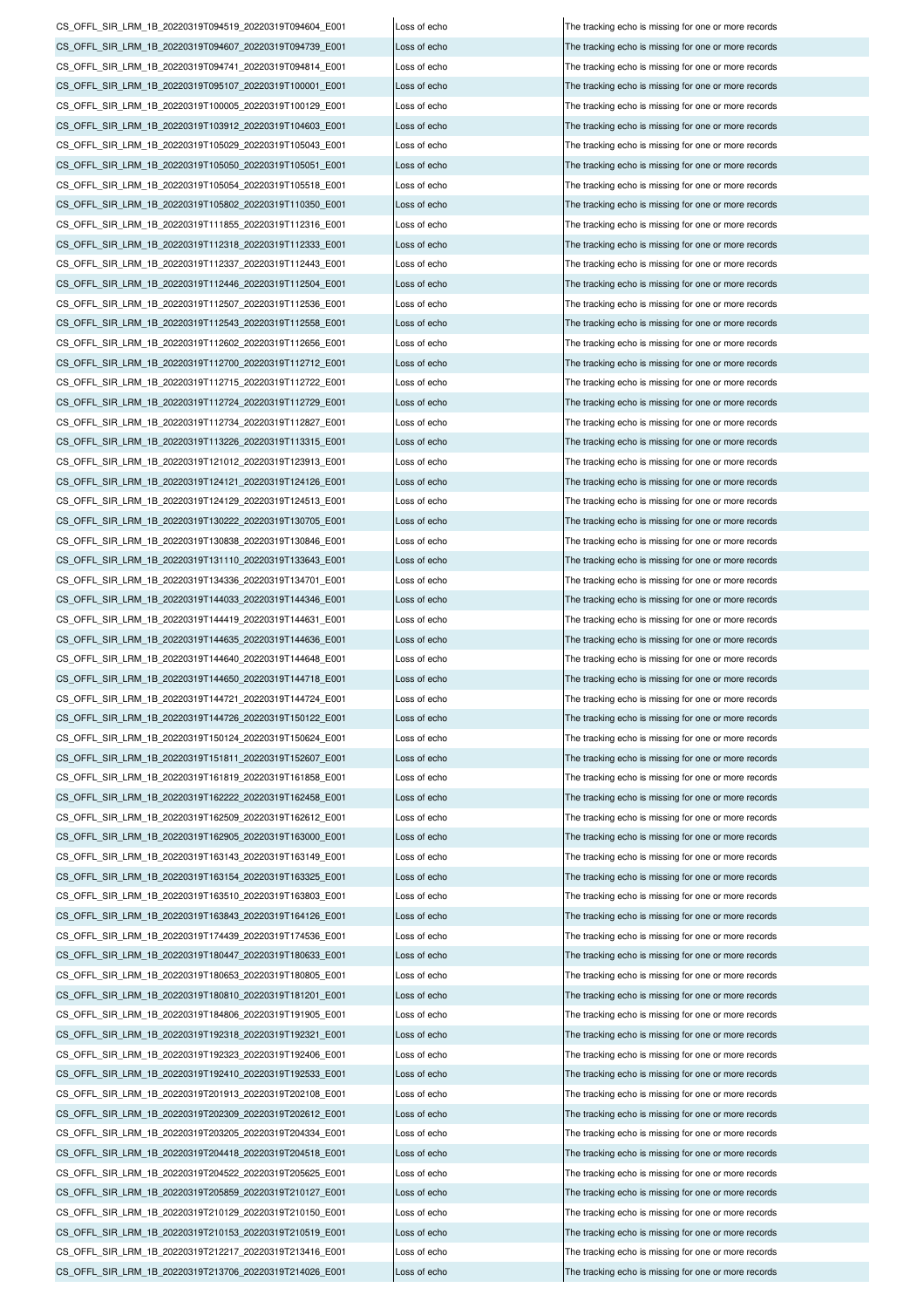| CS OFFL SIR LRM 1B 20220319T214030 20220319T214600 E001 | Loss of echo | The tracking echo is missing for one or more records |
|---------------------------------------------------------|--------------|------------------------------------------------------|
| CS OFFL SIR LRM 1B 20220319T215747 20220319T220028 E001 | Loss of echo | The tracking echo is missing for one or more records |
| CS OFFL SIR LRM 1B 20220319T222340 20220319T222623 E001 | Loss of echo | The tracking echo is missing for one or more records |
| CS OFFL SIR LRM 1B 20220319T223051 20220319T223657 E001 | Loss of echo | The tracking echo is missing for one or more records |
| CS OFFL SIR LRM 1B 20220319T223659 20220319T223901 E001 | Loss of echo | The tracking echo is missing for one or more records |
| CS OFFL SIR LRM 1B 20220319T223903 20220319T223921 E001 | Loss of echo | The tracking echo is missing for one or more records |
| CS OFFL SIR LRM 1B 20220319T223926 20220319T224515 E001 | Loss of echo | The tracking echo is missing for one or more records |
| CS OFFL SIR LRM 1B 20220319T230033 20220319T230623 E001 | Loss of echo | The tracking echo is missing for one or more records |
| CS OFFL SIR LRM 1B 20220319T230906 20220319T233325 E001 | Loss of echo | The tracking echo is missing for one or more records |
| CS OFFL SIR LRM 1B 20220319T233541 20220319T234423 E001 | Loss of echo | The tracking echo is missing for one or more records |
|                                                         |              |                                                      |

#### **4.5 L1B Calibration Usage Check**

Each product is checked in order to ensure that the necessary calibration files have been used in processing.

**Number of products with errors:** 0

#### **4.6 L1B Auxilary Data File Usage Check**

Each product is checked for missing Data Set Descriptors with respect to a pre-determined baseline and also to check the validity of Auxiliary Data Files is correct.

**Number of products with errors:** 0

#### **4.7 L1B Auxiliary Correction Error Check**

CryoSat L1B data includes a correction error flag for each measurement record. The bit value of this flag indicates any problems when set.

**Number of products with errors:** 0

#### **4.8 L1B Measurement Confidence Data Check**

CryoSat L1B data includes a measurement confidence flag for each measurement record. The bit value of this flag indicates any problems when set.

**Currently, there are several common error flags raised in the Level 1B products which are expected due to operational mode or surface type. All common flags are summarised in the list below, followed by a table of any additional issues arising from this test.**

**Block Degraded Flag:** This flag is currently set for a number of individual records generally at the start or end of products (all modes), but this is to be expected.

**Number of products with errors:** 1 Phase Perturbation Applied Flag: This flag is currently set for all L1B SARIn products, indicating that the ADC correction application is deactivated, but this is in line with the current configuration.

| <b>Product</b>                                          | <b>Test Failed</b>         | <b>IDescription</b>                                                                                       |
|---------------------------------------------------------|----------------------------|-----------------------------------------------------------------------------------------------------------|
| CS OFFL SIR LRM 1B 20220319T180447 20220319T180633 E001 | Echo error. TRK echo error | The tracking echo has returned an error and the Rx1 Echo Error flag is set,<br>indicating a degraded echo |

## **5. Level 2 Data Quality Check**

#### **5.1 L2 Product Format Check**

Each product, retrieved and unpacked from the science server, is checked to ensure it consists of both an XML header file (.HDR) and a product file (.DBL).

**Number of products with errors:** 0

## **5.2 L2 Product Header Analysis**

**Number of products with errors:** 0 For all products, a series of pre-defined checks are carried out on the MPH and SPH in order to identify any inconsistencies and/or errors raised by the ground-segment processing chain.

#### **5.3 L2 Auxiliary Data File Usage Check**

Each product is checked for missing Data Set Descriptors with respect to a pre-determined baseline and also to check the validity of Auxiliary Data Files is correct.

**Number of products with errors:** 0

#### **5.4 L2 Auxiliary Correction Error Check**

CryoSat L2 data includes a correction error flag for each measurement record. The bit value of this flag indicates any problems when set.

**Currently, there are several common error flags raised in the Level 2 products which are expected due to operational mode or surface type. All common flags are summarised in the list below, followed by a table of any additional issues arising from this test.**

Sea State Bias error: This flag is currently set in all L2 LRM products over ocean, indicating a problem with the sea state bias fou on a known anomaly, the sea state bias field is currently unfilled in all Baseline-E L2 LRM products. This anomaly will be resolved in the next IPF update.

**Snow Depth Model error:** This flag is currently set in all L2 SAR products over ocean, which fall outside of the extent of the current snow depth model. Currently the snow depth model is only availlable<br>over the high-lati

#### **Number of products with errors:** 106

| <b>Product</b>                                         | <b>Test Failed</b> | Description                                                                                                                           |
|--------------------------------------------------------|--------------------|---------------------------------------------------------------------------------------------------------------------------------------|
| CS OFFL SIR SAR 2 20220319T002354 20220319T002506 E001 | Snow depth model   | There is an error with the Snow Depth value, where one or more records<br>falls outside of the extent of the current snow depth model |
| CS OFFL SIR SAR 2 20220319T011241 20220319T011504 E001 | Snow depth model   | There is an error with the Snow Depth value, where one or more records<br>falls outside of the extent of the current snow depth model |
| CS OFFL SIR SAR 2 20220319T020237 20220319T020427 E001 | Snow depth model   | There is an error with the Snow Depth value, where one or more records<br>falls outside of the extent of the current snow depth model |
| CS OFFL SIR SAR 2 20220319T024528 20220319T024530 E001 | Snow depth model   | There is an error with the Snow Depth value, where one or more records<br>falls outside of the extent of the current snow depth model |
| CS OFFL SIR SAR 2 20220319T024534 20220319T024537 E001 | Snow depth model   | There is an error with the Snow Depth value, where one or more records<br>falls outside of the extent of the current snow depth model |
| CS OFFL SIR SAR 2 20220319T025048 20220319T025239 E001 | Snow depth model   | There is an error with the Snow Depth value, where one or more records<br>falls outside of the extent of the current snow depth model |
| CS OFFL SIR SAR 2 20220319T025421 20220319T030406 E001 | Snow depth model   | There is an error with the Snow Depth value, where one or more records<br>falls outside of the extent of the current snow depth model |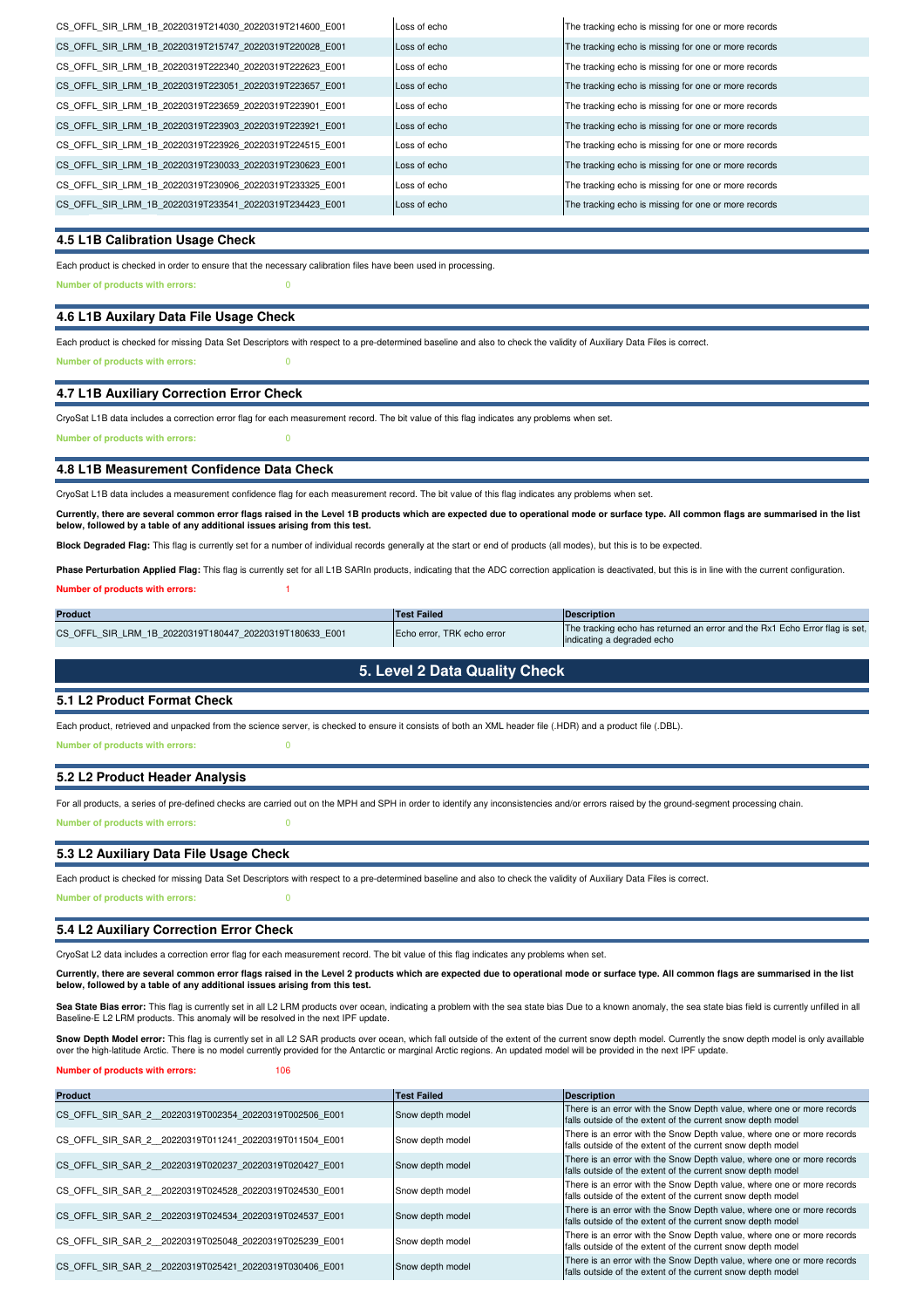CS\_OFFL\_SIR\_SAR\_2\_20220319T151636\_20220319T151646\_E001 Snow depth model There is an error with the Snow Depth value, where one or more records CS\_OFFL\_SIR\_SAR\_2\_20220319T152719\_20220319T152851\_E001 Snow depth model There is an error with the Snow Depth value, where one or more records CS\_OFFL\_SIR\_SAR\_2\_\_20220319T160313\_20220319T160323\_E001 Snow depth model There is an error with the Snow Depth value, where one or more records CS\_OFFL\_SIR\_SAR\_2\_20220319T110513\_20220319T110720\_E001 Snow depth model There is an error with the Snow Depth value, where one or more records CS\_OFFL\_SIR\_SAR\_2\_\_20220319T113316\_20220319T113430\_E001 Snow depth model There is an error with the Snow Depth value, where one or more records CS\_OFFL\_SIR\_SAR\_2\_20220319T120932\_20220319T121011\_E001 Snow depth model There is an error with the Snow Depth value, where one or more records CS\_OFFL\_SIR\_SAR\_2\_20220319T134824\_20220319T134922\_E001 Snow depth model There is an error with the Snow Depth value, where one or more records CS\_OFFL\_SIR\_SAR\_2\_\_20220319T143829\_20220319T144033\_E001 Snow depth model There is an error with the Snow Depth value, where one or more records CS\_OFFL\_SIR\_SAR\_2\_20220319T150624\_20220319T151001\_E001 Snow depth model There is an error with the Snow Depth value, where one or more records CS\_OFFL\_SIR\_SAR\_2\_20220319T092925\_20220319T093007\_E001 Snow depth model There is an error with the Snow Depth value, where one or more records CS\_OFFL\_SIR\_SAR\_2\_\_20220319T093007\_20220319T093139\_E001 Snow depth model There is an error with the Snow Depth value, where one or more records CS\_OFFL\_SIR\_SAR\_2\_\_20220319T100129\_20220319T100308\_E001 Snow depth model There is an error with the Snow Depth value, where one or more records CS\_OFFL\_SIR\_SAR\_2\_\_20220319T101804\_20220319T101807\_E001 Snow depth model There is an error with the Snow Depth value, where one or more records Snow depth model falls outside of the extent of the current snow depth model CS\_OFFL\_SIR\_SAR\_2\_\_20220319T102457\_20220319T102503\_E001 Snow depth model There is an error with the Snow Depth value, where one or more records CS\_OFFL\_SIR\_SAR\_2\_20220319T105641\_20220319T105802\_E001 Snow depth model There is an error with the Snow Depth value, where one or more records CS\_OFFL\_SIR\_SAR\_2\_20220319T084558\_20220319T084603\_E001 Snow depth model There is an error with the Snow Depth value, where one or more records CS\_OFFL\_SIR\_SAR\_2\_20220319T084958\_20220319T085558\_E001 Snow depth model There is an error with the Snow Depth value, where one or more records CS\_OFFL\_SIR\_SAR\_2\_\_20220319T090925\_20220319T091139\_E001 Snow depth model CS\_OFFL\_SIR\_SAR\_2\_\_20220319T091241\_20220319T091334\_E001 Snow depth model There is an error with the Snow Depth value, where one or more records CS\_OFFL\_SIR\_SAR\_2\_\_20220319T092344\_20220319T092508\_E001 Snow depth model There is an error with the Snow Depth value, where one or more records CS\_OFFL\_SIR\_SAR\_2\_20220319T092510\_20220319T092848\_E001 Snow depth model Snow Depth value, where one or more records CS\_OFFL\_SIR\_SAR\_2\_20220319T080417\_20220319T080421\_E001 Snow depth model There is an error with the Snow Depth value, where one or more records CS\_OFFL\_SIR\_SAR\_2\_20220319T080423\_20220319T080436\_E001 Snow depth model There is an error with the Snow Depth value, where one or more records CS\_OFFL\_SIR\_SAR\_2\_20220319T080443\_20220319T080919\_E001 Snow depth model There is an error with the Snow Depth value, where one or more records CS\_OFFL\_SIR\_SAR\_2\_20220319T081627\_20220319T082108\_E001 Snow depth model There is an error with the Snow Depth value, where one or more records CS\_OFFL\_SIR\_SAR\_2\_\_20220319T082320\_20220319T082348\_E001 Snow depth model There is an error with the Snow Depth value, where one or more records CS\_OFFL\_SIR\_SAR\_2\_\_20220319T084545\_20220319T084551\_E001 Snow depth model There is an error with the Snow Depth value, where one or more records CS\_OFFL\_SIR\_SAR\_2\_\_20220319T042123\_20220319T042500\_E001 CS\_OFFL\_SIR\_SAR\_2\_\_20220319T042738\_20220319T043030\_E001 CS\_OFFL\_SIR\_SAR\_2\_\_20220319T043426\_20220319T044302\_E001 CS\_OFFL\_SIR\_SAR\_2\_\_20220319T044536\_20220319T044548\_E001 CS\_OFFL\_SIR\_SAR\_2\_\_20220319T044643\_20220319T044721\_E001 CS\_OFFL\_SIR\_SAR\_2\_\_20220319T070645\_20220319T070651\_E001 CS\_OFFL\_SIR\_SAR\_2\_\_20220319T052138\_20220319T052321\_E001 CS\_OFFL\_SIR\_SAR\_2\_\_20220319T052747\_20220319T052750\_E001 CS\_OFFL\_SIR\_SAR\_2\_\_20220319T053322\_20220319T053336\_E001 CS\_OFFL\_SIR\_SAR\_2\_\_20220319T060413\_20220319T060739\_E001 CS\_OFFL\_SIR\_SAR\_2\_\_20220319T060739\_20220319T061303\_E001 CS\_OFFL\_SIR\_SAR\_2\_\_20220319T062430\_20220319T062432\_E001 CS\_OFFL\_SIR\_SAR\_2\_\_20220319T062434\_20220319T062600\_E001 CS\_OFFL\_SIR\_SAR\_2\_\_20220319T065930\_20220319T070016\_E001 CS\_OFFL\_SIR\_SAR\_2\_\_20220319T035426\_20220319T035435\_E001 CS\_OFFL\_SIR\_SAR\_2\_\_20220319T045548\_20220319T045831\_E001 CS\_OFFL\_SIR\_SAR\_2\_\_20220319T060146\_20220319T060239\_E001 CS\_OFFL\_SIR\_SAR\_2\_\_20220319T070659\_20220319T070705\_E001 CS\_OFFL\_SIR\_SAR\_2\_\_20220319T071207\_20220319T071257\_E001 CS\_OFFL\_SIR\_SAR\_2\_\_20220319T071508\_20220319T071746\_E001 CS\_OFFL\_SIR\_SAR\_2\_\_20220319T074911\_20220319T074931\_E001 CS\_OFFL\_SIR\_SAR\_2\_\_20220319T034216\_20220319T034416\_E001 CS\_OFFL\_SIR\_SAR\_2\_\_20220319T040100\_20220319T040350\_E001

Snow depth model Snow depth model Snow depth model Snow depth model Snow depth model Snow depth model Snow depth model Snow depth model Snow depth model Snow depth model Snow depth model Snow depth model Snow depth model Snow depth model Snow depth model Snow depth model Snow depth model Snow depth model Snow depth model Snow depth model Snow depth model Snow depth model Snow depth model

falls outside of the extent of the current snow depth model falls outside of the extent of the current snow depth model falls outside of the extent of the current snow depth model falls outside of the extent of the current snow depth model falls outside of the extent of the current snow depth mode falls outside of the extent of the current snow depth mode alls outside of the extent of the current snow depth mode alls outside of the extent of the current snow depth model falls outside of the extent of the current snow depth model falls outside of the extent of the current snow depth model falls outside of the extent of the current snow depth model falls outside of the extent of the current snow depth model falls outside of the extent of the current snow depth model alls outside of the extent of the current snow depth model falls outside of the extent of the current snow depth model falls outside of the extent of the current snow depth model<br>There is an error with the Snow Depth value, where one or more records falls outside of the extent of the current snow depth mode falls outside of the extent of the current snow depth mode falls outside of the extent of the current snow depth mode falls outside of the extent of the current snow depth model alls outside of the extent of the current snow depth model alls outside of the extent of the current snow depth model falls outside of the extent of the current snow depth model falls outside of the extent of the current snow depth model falls outside of the extent of the current snow depth model falls outside of the extent of the current snow depth model There is an error with the Snow Depth value, where one or mo falls outside of the extent of the current snow depth model There is an error with the Snow Depth value, where one or more records falls outside of the extent of the current snow depth model There is an error with the Snow Depth value, where one or more records falls outside of the extent of the current snow depth mode There is an error with the Snow Depth value, where one or more records falls outside of the extent of the current snow depth mode There is an error with the Snow Depth value, where one or more records falls outside of the extent of the current snow depth model There is an error with the Snow Depth value, where one or more records alls outside of the extent of the current snow depth model There is an error with the Snow Depth value, where one or more records falls outside of the extent of the current snow depth model There is an error with the Snow Depth value, where one or more records falls outside of the extent of the current snow depth model There is an error with the Snow Depth value, where one or more records alls outside of the extent of the current snow depth mode There is an error with the Snow Depth value, where one or more records falls outside of the extent of the current snow depth model There is an error with the Snow Depth value, where one or more records falls outside of the extent of the current snow depth mode There is an error with the Snow Depth value, where one or more records falls outside of the extent of the current snow depth model There is an error with the Snow Depth value, where one or more records falls outside of the extent of the current snow depth model There is an error with the Snow Depth value, where one or more records falls outside of the extent of the current snow depth model There is an error with the Snow Depth value, where one or more records falls outside of the extent of the current snow depth model There is an error with the Snow Depth value, where one or more records alls outside of the extent of the current snow depth model There is an error with the Snow Depth value, where one or more records alls outside of the extent of the current snow depth mode There is an error with the Snow Depth value, where one or more records alls outside of the extent of the current snow depth model There is an error with the Snow Depth value, where one or more records falls outside of the extent of the current snow depth model There is an error with the Snow Depth value, where one or more records falls outside of the extent of the current snow depth model There is an error with the Snow Depth value, where one or more records falls outside of the extent of the current snow depth model There is an error with the Snow Depth value, where one or more records falls outside of the extent of the current snow depth model There is an error with the Snow Depth value, where one or more records falls outside of the extent of the current snow depth model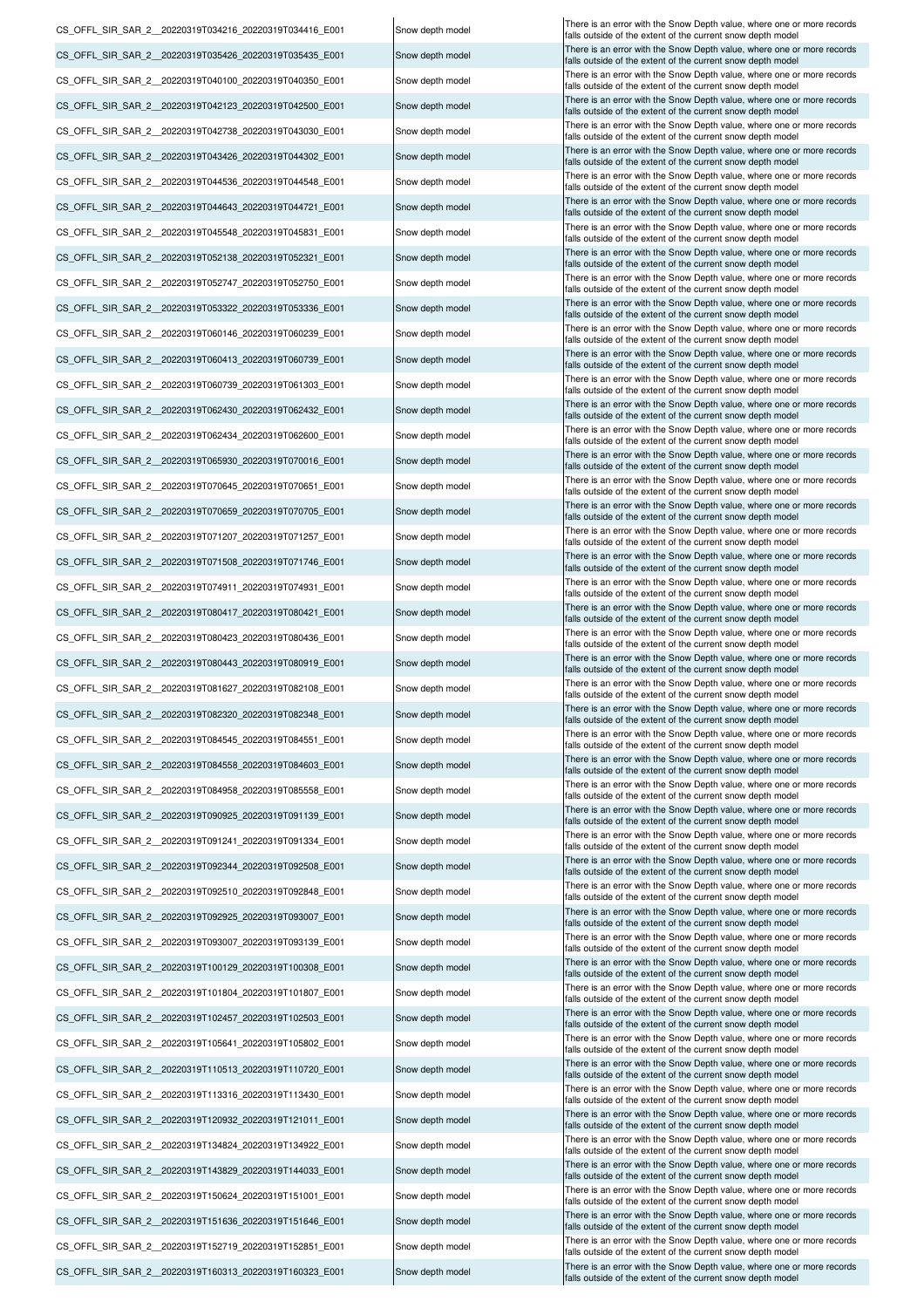CS\_OFFL\_SIR\_SAR\_2\_20220319T161858\_20220319T161928\_E001 Snow depth model There is an error with the Snow Depth value, where one or more records CS\_OFFL\_SIR\_SAR\_2\_20220319T162052\_20220319T162221\_E001 Snow depth model There is an error with the Snow Depth value, where one or more records CS\_OFFL\_SIR\_SAR\_2\_\_20220319T162729\_20220319T162905\_E001 Snow depth model There is an error with the Snow Depth value, where one or more records CS\_OFFL\_SIR\_SAR\_2\_20220319T164126\_20220319T164254\_E001 Snow depth model There is an error with the Snow Depth value, where one or more records CS\_OFFL\_SIR\_SAR\_2\_20220319T164255\_20220319T164417\_E001 Snow depth model There is an error with the Snow Depth value, where one or more records CS\_OFFL\_SIR\_SAR\_2\_\_20220319T165605\_20220319T165618\_E001 Snow depth model There is an error with the Snow Depth value, where one or more records CS\_OFFL\_SIR\_SAR\_2\_20220319T170600\_20220319T170818\_E001 Snow depth model There is an error with the Snow Depth value, where one or more records CS\_OFFL\_SIR\_SAR\_2\_20220319T173111\_20220319T173356\_E001 Snow depth model There is an error with the Snow Depth value, where one or more records CS\_OFFL\_SIR\_SAR\_2\_\_20220319T200936\_20220319T201638\_E001 Snow depth model There is an error with the Snow Depth value, where one or more records CS\_OFFL\_SIR\_SAR\_2\_\_20220319T174322\_20220319T174439\_E001 Snow depth model CS\_OFFL\_SIR\_SAR\_2\_20220319T175252\_20220319T175504\_E001 Snow depth model There is an error with the Snow Depth value, where one or more records CS\_OFFL\_SIR\_SAR\_2\_\_20220319T175547\_20220319T175643\_E001 Snow depth model There is an error with the Snow Depth value, where one or more records CS\_OFFL\_SIR\_SAR\_2\_20220319T175823\_20220319T180447\_E001 Snow depth model There is an error with the Snow Depth value, where one or more records CS\_OFFL\_SIR\_SAR\_2\_20220319T180633\_20220319T180653\_E001 Snow depth model There is an error with the Snow Depth value, where one or more records CS\_OFFL\_SIR\_SAR\_2\_\_20220319T182006\_20220319T182153\_E001 Snow depth model There is an error with the Snow Depth value, where one or more records CS\_OFFL\_SIR\_SAR\_2\_\_20220319T183513\_20220319T183619\_E001 Snow depth model There is an error with the Snow Depth value, where one or more records CS\_OFFL\_SIR\_SAR\_2\_20220319T184711\_20220319T184806\_E001 Snow depth model There is an error with the Snow Depth value, where one or more records CS\_OFFL\_SIR\_SAR\_2\_\_20220319T191905\_20220319T191942\_E001 Snow depth model There is an error with the Snow Depth value, where one or more records Snow depth model falls outside of the extent of the current snow depth model CS\_OFFL\_SIR\_SAR\_2\_20220319T191955\_20220319T192305\_E001 Snow depth model There is an error with the Snow Depth value, where one or more records CS\_OFFL\_SIR\_SAR\_2\_20220319T192307\_20220319T192318\_E001 Snow depth model There is an error with the Snow Depth value, where one or more records CS\_OFFL\_SIR\_SAR\_2\_\_20220319T193653\_20220319T193744\_E001 Snow depth model There is an error with the Snow Depth value, where one or more records CS\_OFFL\_SIR\_SAR\_2\_20220319T202735\_20220319T202737\_E001 Snow depth model There is an error with the Snow Depth value, where one or more records CS\_OFFL\_SIR\_SAR\_2\_20220319T203146\_20220319T203205\_E001 Snow depth model There is an error with the Snow Depth value, where one or more records CS\_OFFL\_SIR\_SAR\_2\_20220319T204334\_20220319T204418\_E001 Snow depth model There is an error with the Snow Depth value, where one or more records CS\_OFFL\_SIR\_SAR\_2\_20220319T211805\_20220319T211811\_E001 Snow depth model There is an error with the Snow Depth value, where one or more records CS\_OFFL\_SIR\_SAR\_2\_20220319T211959\_20220319T212217\_E001 Snow depth model There is an error with the Snow Depth value, where one or more records CS\_OFFL\_SIR\_SAR\_2\_\_20220319T222201\_20220319T222340\_E001 Snow depth model CS\_OFFL\_SIR\_SAR\_2\_\_20220319T213416\_20220319T213628\_E001 Snow depth model There is an error with the Snow Depth value, where one or more records CS\_OFFL\_SIR\_SAR\_2\_\_20220319T214600\_20220319T215003\_E001 Snow depth model There is an error with the Snow Depth value, where one or more records CS\_OFFL\_SIR\_SAR\_2\_20220319T215010\_20220319T215040\_E001 Snow depth model There is an error with the Snow Depth value, where one or more records CS\_OFFL\_SIR\_SAR\_2\_\_20220319T220655\_20220319T220659\_E001 Snow depth model CS\_OFFL\_SIR\_SAR\_2\_\_20220319T222624\_20220319T222812\_E001 Snow depth model There is an error with the Snow Depth value, where one or more records CS\_OFFL\_SIR\_SAR\_2\_\_20220319T222858\_20220319T223051\_E001 Snow depth model There is an error with the Snow Depth value, where one or more records CS\_OFFL\_SIR\_SAR\_2\_\_20220319T225335\_20220319T225425\_E001 Snow depth model There is an error with the Snow Depth value, where one or more records CS\_OFFL\_SIR\_SAR\_2\_\_20220319T225654\_20220319T225910\_E001 Snow depth model There is an error with the Snow Depth value, where one or more records CS\_OFFL\_SIR\_SAR\_2\_\_20220319T230623\_20220319T230743\_E001 Snow depth model There is an error with the Snow Depth value, where one or more records CS\_OFFL\_SIR\_SAR\_2\_\_20220319T222812\_20220319T222855\_E001 Snow depth model There is an error with the Snow Depth value, where one or more records CS\_OFFL\_SIR\_SAR\_2\_\_20220319T233325\_20220319T233359\_E001 Snow depth model There is an error with the Snow Depth value, where one or more records Snow depth model falls outside of the extent of the current snow depth model CS\_OFFL\_SIR\_SIN\_2 \_20220319T102636\_20220319T103329\_E001 Mean Sea Surface model There is an error with the Mean Sea Surface for one or more records CS\_OFFL\_SIR\_SAR\_2\_20220319T234614\_20220319T234625\_E001 Snow depth model There is an error with the Snow Depth value, where one or more records CS\_OFFL\_SIR\_SIN\_2 \_ 20220319T034417\_20220319T034741\_E001 Mean Sea Surface model There is an error with the Mean Sea Surface for one or more records CS\_OFFL\_SIR\_SIN\_2\_\_20220319T052321\_20220319T052642\_E001 Mean Sea Surface model There is an error with the Mean Sea Surface for one or more records CS\_OFFL\_SIR\_SIN\_2\_\_20220319T084756\_20220319T084957\_E001 Mean Sea Surface model CS\_OFFL\_SIR\_SIN\_2\_20220319T170257\_20220319T170600\_E001 Mean Sea Surface model There is an error with the Mean Sea Surface for one or more records CS\_OFFL\_SIR\_SIN\_2\_20220319T184200\_20220319T184711\_E001 Mean Sea Surface model There is an error with the Mean Sea Surface for one or more records CS\_OFFL\_SIR\_SIN\_2\_\_20220319T201638\_20220319T201912\_E001 Mean Sea Surface model There is an error with the Mean Sea Surface for one or more records CS\_OFFL\_SIR\_SIN\_2 \_20220319T215138\_20220319T215747\_E001 Mean Sea Surface model There is an error with the Mean Sea Surface for one or more records CS\_OFFL\_SIR\_SIN\_2 \_20220319T183619\_20220319T183924\_E001 Mean Sea Surface model There is an error with the Mean Sea Surface for one or more records

CS\_OFFL\_SIR\_SAR\_2\_20220319T160427\_20220319T160520\_E001 Snow depth model There is an error with the Snow Depth value, where one or more records alls outside of the extent of the current snow depth mode alls outside of the extent of the current snow depth model alls outside of the extent of the current snow depth model falls outside of the extent of the current snow depth model falls outside of the extent of the current snow depth model falls outside of the extent of the current snow depth model falls outside of the extent of the current snow depth model falls outside of the extent of the current snow depth model falls outside of the extent of the current snow depth model<br>There is an error with the Snow Depth value, where one or more records falls outside of the extent of the current snow depth model falls outside of the extent of the current snow depth model falls outside of the extent of the current snow depth mode falls outside of the extent of the current snow depth model falls outside of the extent of the current snow depth model falls outside of the extent of the current snow depth model falls outside of the extent of the current snow depth model falls outside of the extent of the current snow depth model falls outside of the extent of the current snow depth model alls outside of the extent of the current snow depth model falls outside of the extent of the current snow depth model falls outside of the extent of the current snow depth model falls outside of the extent of the current snow depth model falls outside of the extent of the current snow depth model falls outside of the extent of the current snow depth model falls outside of the extent of the current snow depth model falls outside of the extent of the current snow depth model There is an error with the Snow Depth value, where one or more records falls outside of the extent of the current snow depth model<br>There is an error with the Snow Depth value, where one or more records falls outside of the extent of the current snow depth model falls outside of the extent of the current snow depth model falls outside of the extent of the current snow depth model falls outside of the extent of the current snow depth model falls outside of the extent of the current snow depth mode falls outside of the extent of the current snow depth model falls outside of the extent of the current snow depth model falls outside of the extent of the current snow depth model falls outside of the extent of the current snow depth model falls outside of the extent of the current snow depth model There is an error with the Mean Sea Surface for one or more records falls outside of the extent of the current snow depth model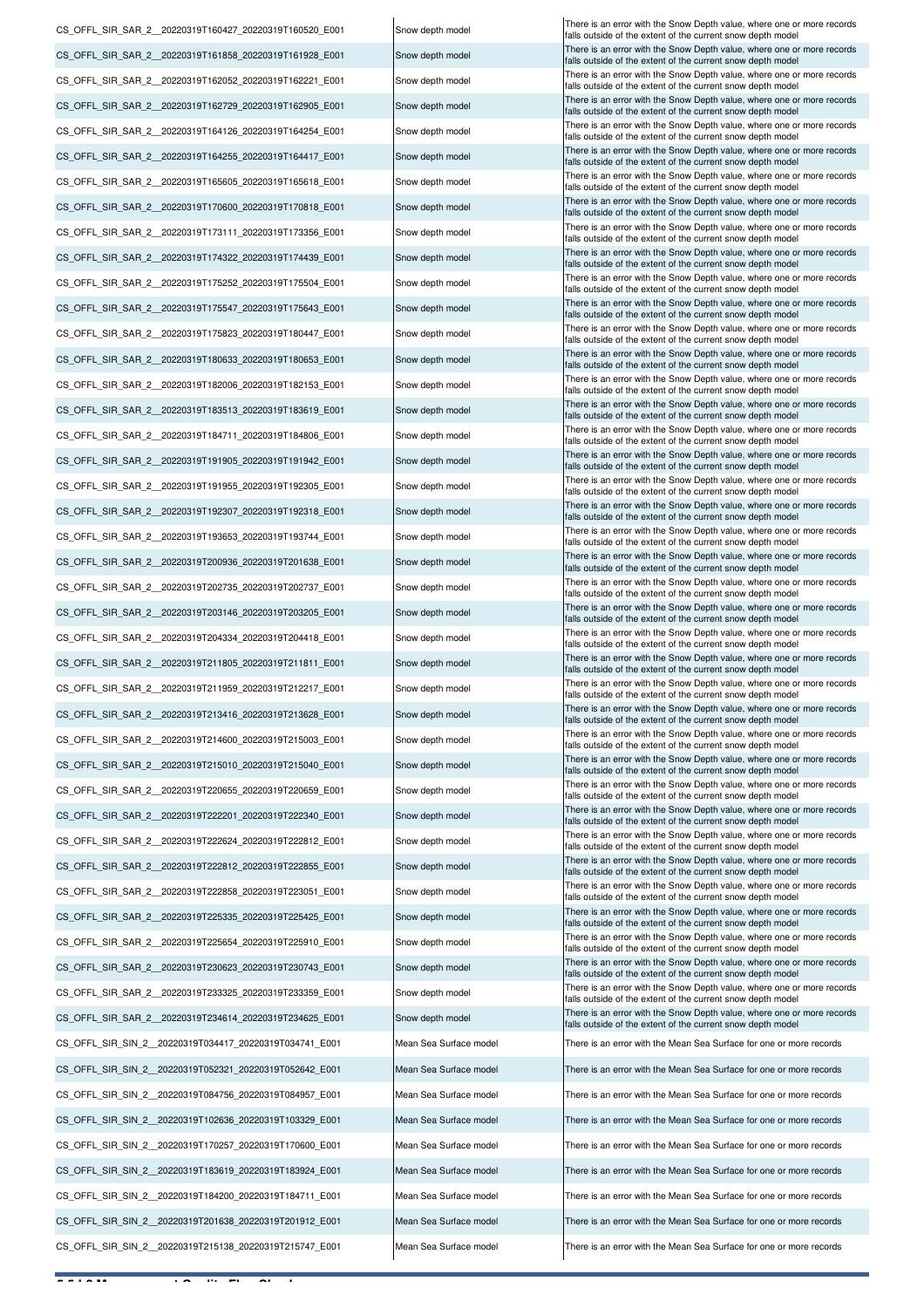### **5.5 L2 Measurement Quality Flag Check**

CryoSat L2 data includes a quality flag for each 20-Hz measurement record. The bit value of this flag indicates any problems when set.

**Currently, there are several common error flags raised in the Level 2 products which are expected due to operational mode or surface type. All common flags are summarised in the list below, followed by a table of any additional issues arising from this test.**

Height and Backscatter errors: These flags are currently set for products over land, but this is to be expected. Retracker 1 Height and Backscatter error flags are also set for products over sea-ice, but this is to be expected.

SSHA interpolation error: This flag is currently set for a number of SAR products occurring at surface type boundaries, but this is to be expected.

Freeboard error: This flag is correctly set in all L2 SAR products that are not discriminated as sea-ice, and for which freeboard cannot be calculated.

Peakiness error: This flag is currently set for products over sea-ice, but this is to be expected.

SARIn X-Track Angle Error: This flag is set when the difference between the computed surface elevation and the DEM is >50 m. The DEM is only available over Greenland and Antarctica and as a result this flag is set for L2 SARIn products in all other locations as expected.

### **Number of products with errors:** 237

| <b>Product</b>                                          | <b>Test Failed</b>                                                                            | <b>Description</b>                                                                                                                    |
|---------------------------------------------------------|-----------------------------------------------------------------------------------------------|---------------------------------------------------------------------------------------------------------------------------------------|
| CS OFFL SIR LRM 2 20220318T235648 20220319T002353 E001  | Height Error (Retracker 2), Backscatter<br>Error (Retracker 2)                                | There is a height and backscatter error for Retracker 2 for one or more<br>records                                                    |
| CS OFFL SIR LRM 2 20220319T003658 20220319T010216 E001  | Height Error (Retracker 2), Height Error<br>(Retracker 3), Backscatter Error<br>(Retracker 2) | There is a height and backscatter error for Retracker 2 and a height error<br>for Retracker 3 for one or more records                 |
| CS OFFL SIR LRM 2 20220319T013502 20220319T020237 E001  | Height Error (Retracker 2), Backscatter<br>Error (Retracker 2)                                | There is a height and backscatter error for Retracker 2 for one or more<br>records                                                    |
| CS OFFL SIR LRM 2 20220319T021602 20220319T024428 E001  | Height Error (Retracker 2), Height Error<br>(Retracker 3), Backscatter Error<br>(Retracker 2) | There is a height and backscatter error for Retracker 2 and a height error<br>for Retracker 3 for one or more records                 |
| CS OFFL SIR LRM 2 20220319T025239 20220319T025421 E001  | Height Error (Retracker 2), Height Error<br>(Retracker 3), Backscatter Error<br>(Retracker 2) | There is a height and backscatter error for Retracker 2 and a height error<br>for Retracker 3 for one or more records                 |
| CS OFFL SIR LRM 2 20220319T030747 20220319T034216 E001  | Height Error (Retracker 2), Backscatter<br>Error (Retracker 2)                                | There is a height and backscatter error for Retracker 2 for one or more<br>records                                                    |
| CS OFFL SIR LRM 2 20220319T040351 20220319T040818 E001  | Height Error (Retracker 2), Backscatter<br>Error (Retracker 2)                                | There is a height and backscatter error for Retracker 2 for one or more<br>records                                                    |
| CS OFFL SIR LRM 2 20220319T042500 20220319T042614 E001  | Height Error (Retracker 2), Backscatter<br>Error (Retracker 2)                                | There is a height and backscatter error for Retracker 2 for one or more<br>records                                                    |
| CS OFFL SIR LRM 2 20220319T043133 20220319T043142 E001  | Height Error (Retracker 2), Height Error<br>(Retracker 3), Backscatter Error<br>(Retracker 2) | There is a height and backscatter error for Retracker 2 and a height error<br>for Retracker 3 for one or more records                 |
| CS OFFL SIR LRM 2 20220319T043151 20220319T043426 E001  | Height Error (Retracker 2), Backscatter<br>Error (Retracker 2)                                | There is a height and backscatter error for Retracker 2 for one or more<br>records                                                    |
| CS OFFL SIR LRM 2 20220319T044721 20220319T045547 E001  | Height Error (Retracker 2), Backscatter<br>Error (Retracker 2), Surface model<br>unavailable  | There is a height and backscatter error for Retracker 2 and no DEM or<br>Slope Model was used for the location of one or more records |
| CS OFFL SIR LRM 2 20220319T045832 20220319T052137 E001  | Height Error (Retracker 2), Height Error<br>(Retracker 3), Backscatter Error<br>(Retracker 2) | There is a height and backscatter error for Retracker 2 and a height error<br>for Retracker 3 for one or more records                 |
| CS OFFL SIR LRM 2 20220319T053336 20220319T055336 E001  | Height Error (Retracker 2), Backscatter<br>Error (Retracker 2)                                | There is a height and backscatter error for Retracker 2 for one or more<br>records                                                    |
| CS OFFL SIR LRM 2 20220319T060239 20220319T060413 E001  | Height Error (Retracker 2), Backscatter<br>Error (Retracker 2)                                | There is a height and backscatter error for Retracker 2 for one or more<br>records                                                    |
| CS OFFL SIR LRM 2 20220319T062600 20220319T065930 E001  | Height Error (Retracker 2), Height Error<br>(Retracker 3), Backscatter Error<br>(Retracker 2) | There is a height and backscatter error for Retracker 2 and a height error<br>for Retracker 3 for one or more records                 |
| CS OFFL SIR LRM 2 20220319T071746 20220319T074911 E001  | Height Error (Retracker 2), Backscatter<br>Error (Retracker 2)                                | There is a height and backscatter error for Retracker 2 for one or more<br>records                                                    |
| CS OFFL SIR LRM 2 20220319T080337 20220319T080417 E001  | Surface Model Unavailable                                                                     | No DEM or Slope Model was used for the location of one or more records                                                                |
| CS OFFL SIR LRM 2 20220319T080919 20220319T081627 E001  | Height Error (Retracker 2), Backscatter<br>Error (Retracker 2)                                | There is a height and backscatter error for Retracker 2 for one or more<br>records                                                    |
| CS_OFFL_SIR_LRM_2__20220319T082108_20220319T082232_E001 | Height Error (Retracker 2), Backscatter<br>Error (Retracker 2)                                | There is a height and backscatter error for Retracker 2 for one or more<br>records                                                    |
| CS OFFL SIR LRM 2 20220319T082348 20220319T083852 E001  | Height Error (Retracker 2), Backscatter<br>Error (Retracker 2)                                | There is a height and backscatter error for Retracker 2 for one or more<br>records                                                    |
| CS OFFL SIR LRM 2 20220319T085558 20220319T090925 E001  | Height Error (Retracker 2), Backscatter<br>Error (Retracker 2), Surface model<br>unavailable  | There is a height and backscatter error for Retracker 2 and no DEM or<br>Slope Model was used for the location of one or more records |
| CS OFFL SIR LRM 2 20220319T091139 20220319T091241 E001  | Height Error (Retracker 2), Backscatter<br>Error (Retracker 2)                                | There is a height and backscatter error for Retracker 2 for one or more<br>records                                                    |
| CS OFFL SIR LRM 2 20220319T091334 20220319T092343 E001  | Height Error (Retracker 2), Backscatter<br>Error (Retracker 2)                                | There is a height and backscatter error for Retracker 2 for one or more<br>records                                                    |
| CS OFFL SIR LRM 2 20220319T095107 20220319T100001 E001  | Height Error (Retracker 2), Height Error<br>(Retracker 3), Backscatter Error<br>(Retracker 2) | There is a height and backscatter error for Retracker 2 and a height error<br>for Retracker 3 for one or more records                 |
| CS OFFL SIR LRM 2 20220319T100309 20220319T101804 E001  | Height Error (Retracker 2), Backscatter<br>Error (Retracker 2)                                | There is a height and backscatter error for Retracker 2 for one or more<br>records                                                    |
| CS OFFL SIR LRM 2 20220319T103912 20220319T104603 E001  | Height Error (Retracker 2), Backscatter<br>Error (Retracker 2)                                | There is a height and backscatter error for Retracker 2 for one or more<br>records                                                    |
| CS OFFL SIR LRM 2 20220319T105029 20220319T105043 E001  | Surface Model Unavailable                                                                     | No DEM or Slope Model was used for the location of one or more records                                                                |
| CS_OFFL_SIR_LRM_2__20220319T105054_20220319T105518_E001 | Height Error (Retracker 2), Backscatter<br>Error (Retracker 2)                                | There is a height and backscatter error for Retracker 2 for one or more<br>records                                                    |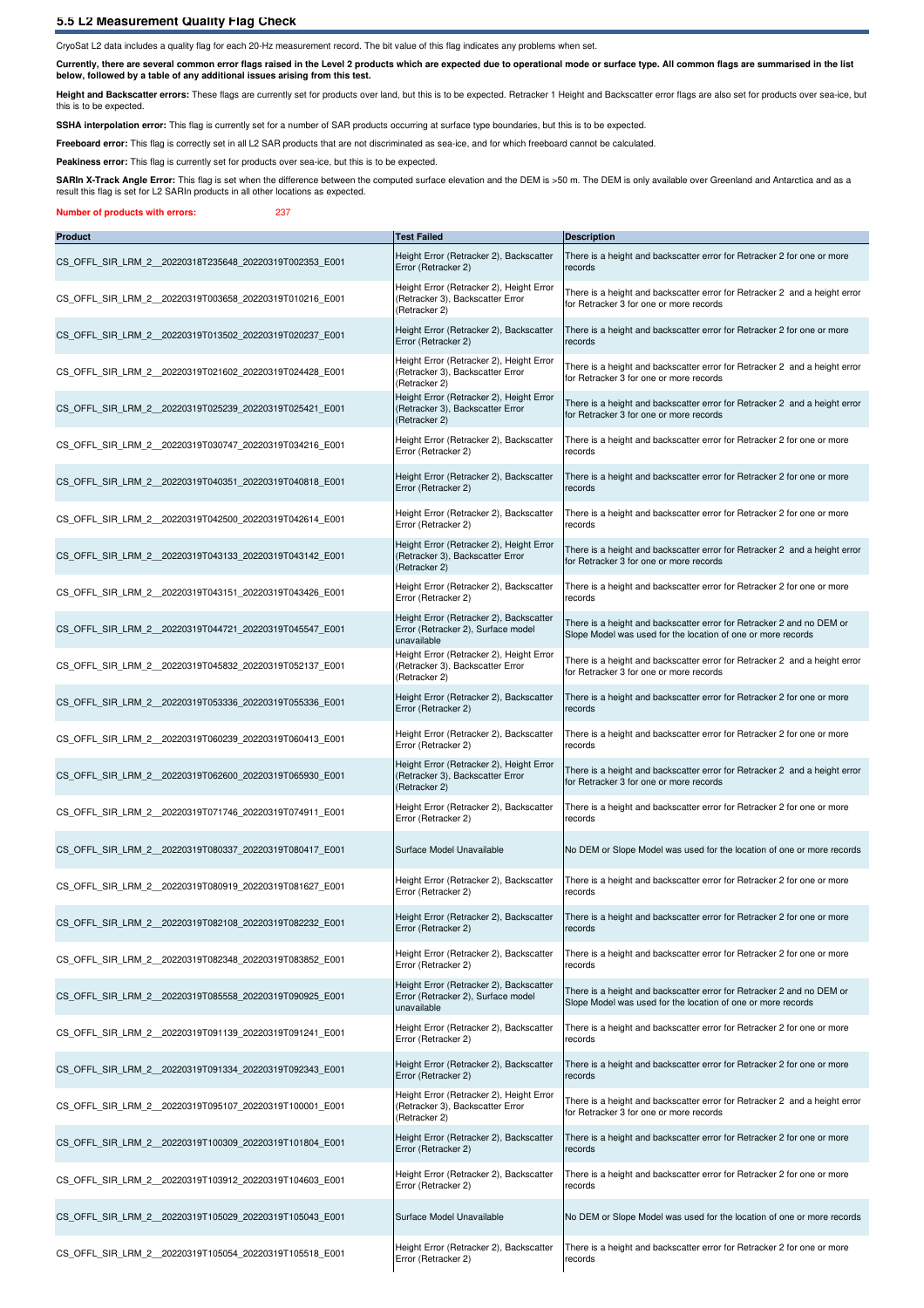| CS OFFL SIR LRM 2 20220319T105802 20220319T110350 E001 | Height Error (Retracker 2), Backscatter<br>Error (Retracker 2)                                | There is a height and backscatter error for Retracker 2 for one or more<br>records                                    |
|--------------------------------------------------------|-----------------------------------------------------------------------------------------------|-----------------------------------------------------------------------------------------------------------------------|
| CS OFFL SIR LRM 2 20220319T113431 20220319T115714 E001 | Height Error (Retracker 2), Backscatter<br>Error (Retracker 2)                                | There is a height and backscatter error for Retracker 2 for one or more<br>records                                    |
| CS OFFL SIR LRM 2 20220319T121012 20220319T123913 E001 | Height Error (Retracker 2), Backscatter<br>Error (Retracker 2)                                | There is a height and backscatter error for Retracker 2 for one or more<br>records                                    |
| CS OFFL SIR LRM 2 20220319T131110 20220319T133643 E001 | Height Error (Retracker 2), Height Error<br>(Retracker 3), Backscatter Error<br>(Retracker 2) | There is a height and backscatter error for Retracker 2 and a height error<br>for Retracker 3 for one or more records |
| CS OFFL SIR LRM 2 20220319T134922 20220319T142325 E001 | Height Error (Retracker 2), Backscatter<br>Error (Retracker 2)                                | There is a height and backscatter error for Retracker 2 for one or more<br>records                                    |
| CS OFFL SIR LRM 2 20220319T144726 20220319T150122 E001 | Height Error (Retracker 2), Backscatter<br>Error (Retracker 2)                                | There is a height and backscatter error for Retracker 2 for one or more<br>records                                    |
| CS OFFL SIR LRM 2 20220319T150124 20220319T150624 E001 | Height Error (Retracker 2), Backscatter<br>Error (Retracker 2)                                | There is a height and backscatter error for Retracker 2 for one or more<br>records                                    |
| CS OFFL SIR LRM 2 20220319T152852 20220319T160313 E001 | Height Error (Retracker 2), Backscatter<br>Error (Retracker 2)                                | There is a height and backscatter error for Retracker 2 for one or more<br>records                                    |
| CS OFFL SIR LRM 2 20220319T162905 20220319T163000 E001 | Height Error (Retracker 2), Backscatter<br>Error (Retracker 2)                                | There is a height and backscatter error for Retracker 2 for one or more<br>records                                    |
| CS OFFL SIR LRM 2 20220319T164417 20220319T165605 E001 | Height Error (Retracker 2), Backscatter<br>Error (Retracker 2)                                | There is a height and backscatter error for Retracker 2 for one or more<br>records                                    |
| CS OFFL SIR LRM 2 20220319T170818 20220319T173111 E001 | Height Error (Retracker 2), Backscatter<br>Error (Retracker 2)                                | There is a height and backscatter error for Retracker 2 for one or more<br>records                                    |
| CS OFFL SIR LRM 2 20220319T173356 20220319T174322 E001 | Height Error (Retracker 2), Backscatter<br>Error (Retracker 2)                                | There is a height and backscatter error for Retracker 2 for one or more<br>records                                    |
| CS OFFL SIR LRM 2 20220319T180447 20220319T180633 E001 | Height Error (Retracker 2), Backscatter<br>Error (Retracker 2)                                | There is a height and backscatter error for Retracker 2 for one or more<br>records                                    |
| CS OFFL SIR LRM 2 20220319T180653 20220319T180805 E001 | Height Error (Retracker 2), Backscatter<br>Error (Retracker 2)                                | There is a height and backscatter error for Retracker 2 for one or more<br>records                                    |
| CS OFFL SIR LRM 2 20220319T181400 20220319T182006 E001 | Height Error (Retracker 2), Backscatter<br>Error (Retracker 2)                                | There is a height and backscatter error for Retracker 2 for one or more<br>records                                    |
| CS OFFL SIR LRM 2 20220319T182153 20220319T183513 E001 | Height Error (Retracker 2), Backscatter<br>Error (Retracker 2)                                | There is a height and backscatter error for Retracker 2 for one or more<br>records                                    |
| CS OFFL SIR LRM 2 20220319T184806 20220319T191905 E001 | Height Error (Retracker 2), Height Error<br>(Retracker 3), Backscatter Error<br>(Retracker 2) | There is a height and backscatter error for Retracker 2 and a height error<br>for Retracker 3 for one or more records |
| CS OFFL SIR LRM 2 20220319T192323 20220319T192406 E001 | Surface Model Unavailable                                                                     | No DEM or Slope Model was used for the location of one or more records                                                |
|                                                        |                                                                                               |                                                                                                                       |
| CS OFFL SIR LRM 2 20220319T193744 20220319T200936 E001 | Height Error (Retracker 2), Backscatter<br>Error (Retracker 2)                                | There is a height and backscatter error for Retracker 2 for one or more<br>records                                    |
| CS_OFFL_SIR_LRM_2_20220319T203205_20220319T204334_E001 | Height Error (Retracker 2), Height Error<br>(Retracker 3), Backscatter Error<br>(Retracker 2) | There is a height and backscatter error for Retracker 2 and a height error<br>for Retracker 3 for one or more records |
| CS OFFL SIR LRM 2 20220319T204418 20220319T204518 E001 | Height Error (Retracker 2), Height Error<br>(Retracker 3), Backscatter Error<br>(Retracker 2) | There is a height and backscatter error for Retracker 2 and a height error<br>for Retracker 3 for one or more records |
| CS OFFL SIR LRM 2 20220319T204522 20220319T205625 E001 | Height Error (Retracker 2), Backscatter<br>Error (Retracker 2)                                | There is a height and backscatter error for Retracker 2 for one or more<br>records                                    |
| CS OFFL SIR LRM 2 20220319T211811 20220319T211959 E001 | Height Error (Retracker 2), Backscatter<br>Error (Retracker 2)                                | There is a height and backscatter error for Retracker 2 for one or more<br>records                                    |
| CS OFFL SIR LRM 2 20220319T212217 20220319T213416 E001 | Height Error (Retracker 2), Height Error<br>(Retracker 3), Backscatter Error<br>(Retracker 2) | There is a height and backscatter error for Retracker 2 and a height error<br>for Retracker 3 for one or more records |
| CS OFFL SIR LRM 2 20220319T215040 20220319T215138 E001 | Height Error (Retracker 2), Backscatter<br>Error (Retracker 2)                                | There is a height and backscatter error for Retracker 2 for one or more<br>records                                    |
| CS OFFL SIR LRM 2 20220319T220700 20220319T222201 E001 | Height Error (Retracker 2), Backscatter<br>Error (Retracker 2)                                | There is a height and backscatter error for Retracker 2 for one or more<br>records                                    |
| CS OFFL SIR LRM 2 20220319T222340 20220319T222623 E001 | Height Error (Retracker 2), Height Error<br>(Retracker 3), Backscatter Error<br>(Retracker 2) | There is a height and backscatter error for Retracker 2 and a height error<br>for Retracker 3 for one or more records |
| CS OFFL SIR LRM 2 20220319T230033 20220319T230623 E001 | Height Error (Retracker 2), Backscatter<br>Error (Retracker 2)                                | There is a height and backscatter error for Retracker 2 for one or more<br>records                                    |
| CS OFFL SIR LRM 2 20220319T230906 20220319T233325 E001 | Height Error (Retracker 2), Backscatter<br>Error (Retracker 2)                                | There is a height and backscatter error for Retracker 2 for one or more<br>records                                    |
| CS OFFL SIR LRM 2 20220319T234625 20220320T001139 E001 | Height Error (Retracker 2), Backscatter<br>Error (Retracker 2)                                | There is a height and backscatter error for Retracker 2 for one or more<br>records                                    |
| CS OFFL SIR SAR 2 20220319T002354 20220319T002506 E001 | Backscatter Error (Retracker 2),<br>Backscatter Error (Retracker 3)                           | There is a backscatter error for Retracker 2 and 3 for one or more records                                            |
| CS OFFL SIR SAR 2 20220319T011241 20220319T011504 E001 | Backscatter Error (Retracker 2),<br>Backscatter Error (Retracker 3)                           | There is a backscatter error for Retracker 2 and 3 for one or more records                                            |
| CS OFFL SIR SAR 2 20220319T011534 20220319T011640 E001 | Backscatter Error (Retracker 2),<br>Backscatter Error (Retracker 3)                           | There is a backscatter error for Retracker 2 and 3 for one or more records                                            |

 $\mathbf{I}$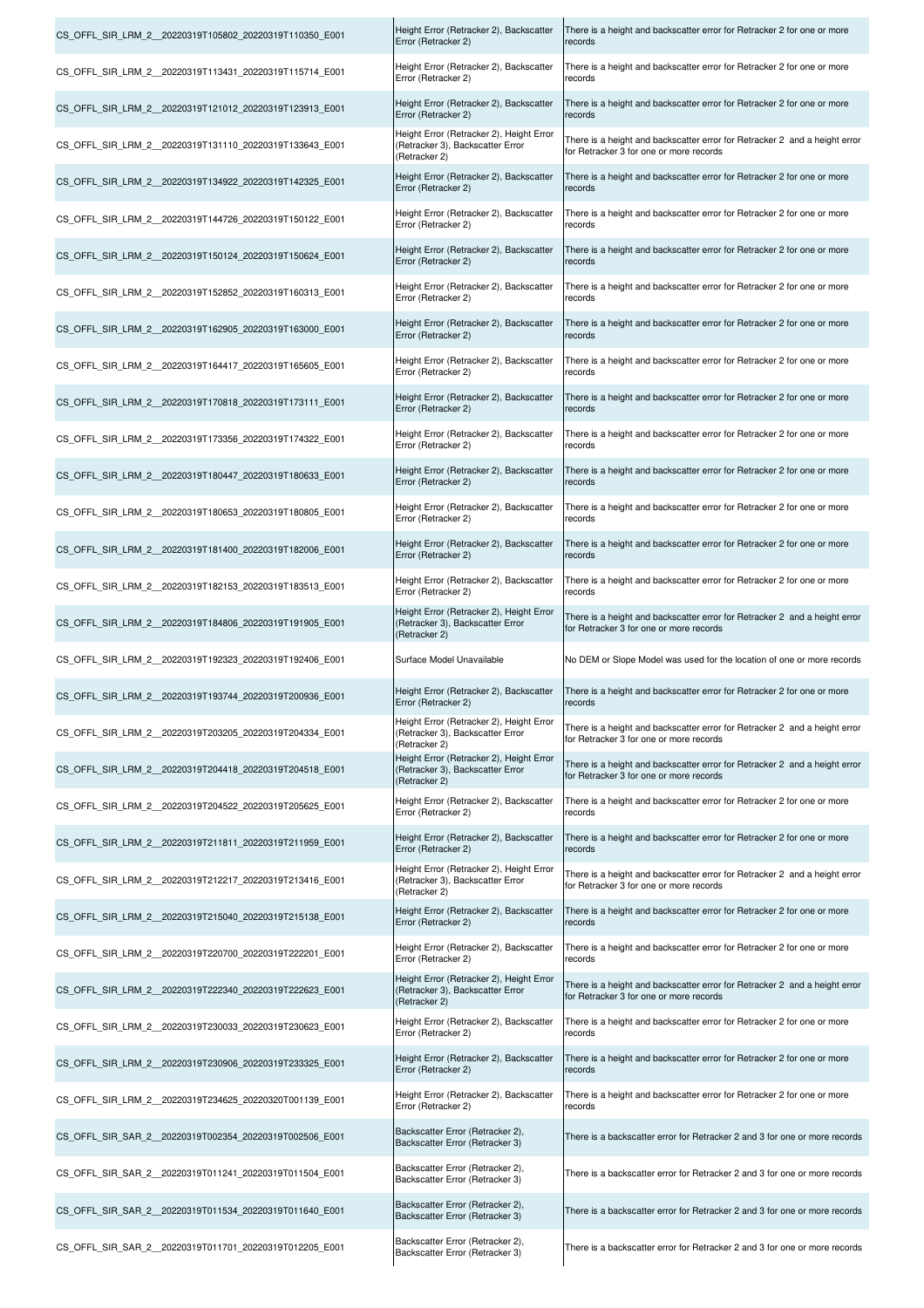| CS_OFFL_SIR_SAR_2_20220319T020237_20220319T020427_E001  | Backscatter Error (Retracker 2),<br>Backscatter Error (Retracker 3) | There is a backscatter error for Retracker 2 and 3 for one or more records |
|---------------------------------------------------------|---------------------------------------------------------------------|----------------------------------------------------------------------------|
| CS_OFFL_SIR_SAR_2_20220319T025048_20220319T025239_E001  | Backscatter Error (Retracker 2),<br>Backscatter Error (Retracker 3) | There is a backscatter error for Retracker 2 and 3 for one or more records |
| CS OFFL SIR SAR 2 20220319T025421 20220319T030406 E001  | Backscatter Error (Retracker 2),<br>Backscatter Error (Retracker 3) | There is a backscatter error for Retracker 2 and 3 for one or more records |
| CS OFFL SIR SAR 2 20220319T034216 20220319T034416 E001  | Backscatter Error (Retracker 2),<br>Backscatter Error (Retracker 3) | There is a backscatter error for Retracker 2 and 3 for one or more records |
| CS_OFFL_SIR_SAR_2_20220319T035426_20220319T035435_E001  | Backscatter Error (Retracker 2),<br>Backscatter Error (Retracker 3) | There is a backscatter error for Retracker 2 and 3 for one or more records |
| CS_OFFL_SIR_SAR_2__20220319T040100_20220319T040350_E001 | Backscatter Error (Retracker 2),<br>Backscatter Error (Retracker 3) | There is a backscatter error for Retracker 2 and 3 for one or more records |
| CS OFFL SIR SAR 2 20220319T042123 20220319T042500 E001  | Backscatter Error (Retracker 2),<br>Backscatter Error (Retracker 3) | There is a backscatter error for Retracker 2 and 3 for one or more records |
| CS OFFL SIR SAR 2 20220319T042738 20220319T043030 E001  | Backscatter Error (Retracker 2),<br>Backscatter Error (Retracker 3) | There is a backscatter error for Retracker 2 and 3 for one or more records |
| CS_OFFL_SIR_SAR_2_20220319T043426_20220319T044302_E001  | Backscatter Error (Retracker 2),<br>Backscatter Error (Retracker 3) | There is a backscatter error for Retracker 2 and 3 for one or more records |
| CS OFFL SIR SAR 2 20220319T044643 20220319T044721 E001  | Backscatter Error (Retracker 2),<br>Backscatter Error (Retracker 3) | There is a backscatter error for Retracker 2 and 3 for one or more records |
| CS OFFL SIR SAR 2 20220319T045548 20220319T045831 E001  | Backscatter Error (Retracker 2),<br>Backscatter Error (Retracker 3) | There is a backscatter error for Retracker 2 and 3 for one or more records |
| CS OFFL SIR SAR 2 20220319T052138 20220319T052321 E001  | Backscatter Error (Retracker 2),<br>Backscatter Error (Retracker 3) | There is a backscatter error for Retracker 2 and 3 for one or more records |
| CS_OFFL_SIR_SAR_2_20220319T053322_20220319T053336_E001  | Backscatter Error (Retracker 2),<br>Backscatter Error (Retracker 3) | There is a backscatter error for Retracker 2 and 3 for one or more records |
| CS_OFFL_SIR_SAR_2_20220319T060146_20220319T060239_E001  | Backscatter Error (Retracker 2),<br>Backscatter Error (Retracker 3) | There is a backscatter error for Retracker 2 and 3 for one or more records |
| CS_OFFL_SIR_SAR_2_20220319T060413_20220319T060739_E001  | Backscatter Error (Retracker 2),<br>Backscatter Error (Retracker 3) | There is a backscatter error for Retracker 2 and 3 for one or more records |
| CS_OFFL_SIR_SAR_2__20220319T060739_20220319T061303_E001 | Backscatter Error (Retracker 2),<br>Backscatter Error (Retracker 3) | There is a backscatter error for Retracker 2 and 3 for one or more records |
| CS OFFL SIR SAR 2 20220319T061538 20220319T062313 E001  | Backscatter Error (Retracker 2),<br>Backscatter Error (Retracker 3) | There is a backscatter error for Retracker 2 and 3 for one or more records |
| CS_OFFL_SIR_SAR_2_20220319T062434_20220319T062600_E001  | Backscatter Error (Retracker 2),<br>Backscatter Error (Retracker 3) | There is a backscatter error for Retracker 2 and 3 for one or more records |
| CS_OFFL_SIR_SAR_2_20220319T065930_20220319T070016_E001  | Backscatter Error (Retracker 2),<br>Backscatter Error (Retracker 3) | There is a backscatter error for Retracker 2 and 3 for one or more records |
| CS_OFFL_SIR_SAR_2_20220319T071207_20220319T071257_E001  | Backscatter Error (Retracker 2),<br>Backscatter Error (Retracker 3) | There is a backscatter error for Retracker 2 and 3 for one or more records |
| CS OFFL SIR SAR 2 20220319T071508 20220319T071746 E001  | Backscatter Error (Retracker 2),<br>Backscatter Error (Retracker 3) | There is a backscatter error for Retracker 2 and 3 for one or more records |
| CS OFFL SIR SAR 2 20220319T074911 20220319T074931 E001  | Backscatter Error (Retracker 2),<br>Backscatter Error (Retracker 3) | There is a backscatter error for Retracker 2 and 3 for one or more records |
| CS_OFFL_SIR_SAR_2_20220319T075440_20220319T080155_E001  | Backscatter Error (Retracker 2),<br>Backscatter Error (Retracker 3) | There is a backscatter error for Retracker 2 and 3 for one or more records |
| CS OFFL SIR SAR 2 20220319T080443 20220319T080919 E001  | Backscatter Error (Retracker 2),<br>Backscatter Error (Retracker 3) | There is a backscatter error for Retracker 2 and 3 for one or more records |
| CS OFFL SIR SAR 2 20220319T081627 20220319T082108 E001  | Backscatter Error (Retracker 2),<br>Backscatter Error (Retracker 3) | There is a backscatter error for Retracker 2 and 3 for one or more records |
| CS OFFL SIR SAR 2 20220319T082320 20220319T082348 E001  | Backscatter Error (Retracker 2),<br>Backscatter Error (Retracker 3) | There is a backscatter error for Retracker 2 and 3 for one or more records |
| CS_OFFL_SIR_SAR_2_20220319T084958_20220319T085558_E001  | Backscatter Error (Retracker 2),<br>Backscatter Error (Retracker 3) | There is a backscatter error for Retracker 2 and 3 for one or more records |
| CS OFFL SIR SAR 2 20220319T091241 20220319T091334 E001  | Backscatter Error (Retracker 2),<br>Backscatter Error (Retracker 3) | There is a backscatter error for Retracker 2 and 3 for one or more records |
| CS OFFL SIR SAR 2 20220319T092344 20220319T092508 E001  | Backscatter Error (Retracker 2),<br>Backscatter Error (Retracker 3) | There is a backscatter error for Retracker 2 and 3 for one or more records |
| CS OFFL SIR SAR 2 20220319T092510 20220319T092848 E001  | Backscatter Error (Retracker 2),<br>Backscatter Error (Retracker 3) | There is a backscatter error for Retracker 2 and 3 for one or more records |
| CS OFFL SIR SAR 2 20220319T092925 20220319T093007 E001  | Backscatter Error (Retracker 2),<br>Backscatter Error (Retracker 3) | There is a backscatter error for Retracker 2 and 3 for one or more records |
| CS_OFFL_SIR_SAR_2_20220319T093007_20220319T093139_E001  | Backscatter Error (Retracker 2),<br>Backscatter Error (Retracker 3) | There is a backscatter error for Retracker 2 and 3 for one or more records |
| CS OFFL SIR SAR 2 20220319T093356 20220319T094043 E001  | Backscatter Error (Retracker 2),<br>Backscatter Error (Retracker 3) | There is a backscatter error for Retracker 2 and 3 for one or more records |
| CS OFFL SIR SAR 2 20220319T100129 20220319T100308 E001  | Backscatter Error (Retracker 2),<br>Backscatter Error (Retracker 3) | There is a backscatter error for Retracker 2 and 3 for one or more records |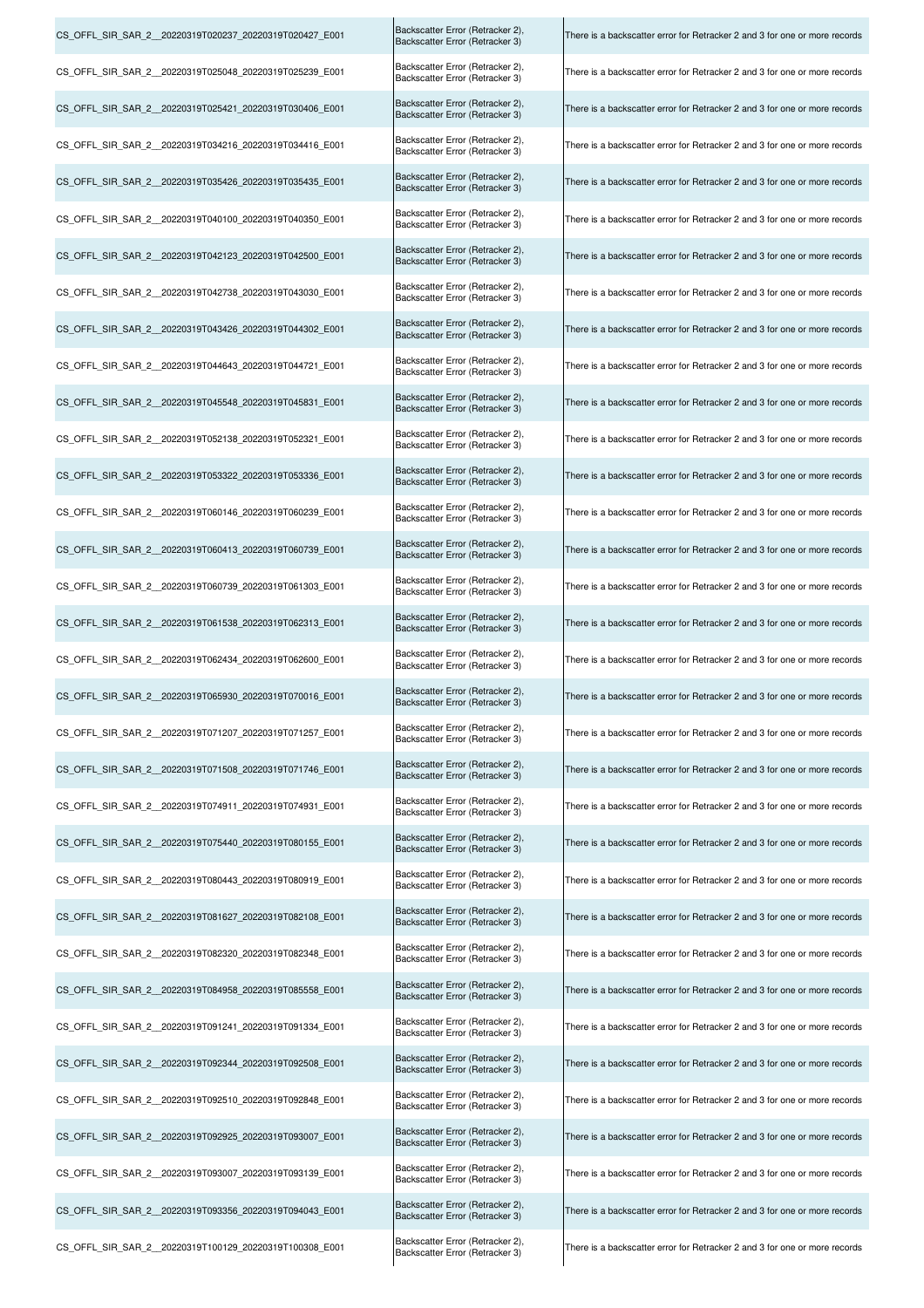| CS OFFL SIR SAR 2 20220319T101804 20220319T101807 E001 | Backscatter Error (Retracker 2),<br>Backscatter Error (Retracker 3) | There is a backscatter error for Retracker 2 and 3 for one or more records |
|--------------------------------------------------------|---------------------------------------------------------------------|----------------------------------------------------------------------------|
| CS OFFL SIR SAR 2 20220319T105641 20220319T105802 E001 | Backscatter Error (Retracker 2),<br>Backscatter Error (Retracker 3) | There is a backscatter error for Retracker 2 and 3 for one or more records |
| CS OFFL SIR SAR 2 20220319T110513 20220319T110720 E001 | Backscatter Error (Retracker 2),<br>Backscatter Error (Retracker 3) | There is a backscatter error for Retracker 2 and 3 for one or more records |
| CS OFFL SIR SAR 2 20220319T111230 20220319T111753 E001 | Backscatter Error (Retracker 2),<br>Backscatter Error (Retracker 3) | There is a backscatter error for Retracker 2 and 3 for one or more records |
| CS OFFL SIR SAR 2 20220319T111804 20220319T111854 E001 | Backscatter Error (Retracker 2),<br>Backscatter Error (Retracker 3) | There is a backscatter error for Retracker 2 and 3 for one or more records |
| CS OFFL SIR SAR 2 20220319T113316 20220319T113430 E001 | Backscatter Error (Retracker 2),<br>Backscatter Error (Retracker 3) | There is a backscatter error for Retracker 2 and 3 for one or more records |
| CS_OFFL_SIR_SAR_2_20220319T120932_20220319T121011_E001 | Backscatter Error (Retracker 2),<br>Backscatter Error (Retracker 3) | There is a backscatter error for Retracker 2 and 3 for one or more records |
| CS OFFL SIR SAR 2 20220319T125053 20220319T125310 E001 | Backscatter Error (Retracker 2),<br>Backscatter Error (Retracker 3) | There is a backscatter error for Retracker 2 and 3 for one or more records |
| CS OFFL SIR SAR 2 20220319T125310 20220319T130033 E001 | Backscatter Error (Retracker 2),<br>Backscatter Error (Retracker 3) | There is a backscatter error for Retracker 2 and 3 for one or more records |
| CS OFFL SIR SAR 2 20220319T134824 20220319T134922 E001 | Backscatter Error (Retracker 2),<br>Backscatter Error (Retracker 3) | There is a backscatter error for Retracker 2 and 3 for one or more records |
| CS_OFFL_SIR_SAR_2_20220319T142747_20220319T143531_E001 | Backscatter Error (Retracker 2),<br>Backscatter Error (Retracker 3) | There is a backscatter error for Retracker 2 and 3 for one or more records |
| CS OFFL SIR SAR 2 20220319T143607 20220319T143804 E001 | Backscatter Error (Retracker 2),<br>Backscatter Error (Retracker 3) | There is a backscatter error for Retracker 2 and 3 for one or more records |
| CS OFFL SIR SAR 2 20220319T143810 20220319T143813 E001 | Backscatter Error (Retracker 2),<br>Backscatter Error (Retracker 3) | There is a backscatter error for Retracker 2 and 3 for one or more records |
| CS OFFL SIR SAR 2 20220319T143829 20220319T144033 E001 | Backscatter Error (Retracker 2),<br>Backscatter Error (Retracker 3) | There is a backscatter error for Retracker 2 and 3 for one or more records |
| CS_OFFL_SIR_SAR_2_20220319T150624_20220319T151001_E001 | Backscatter Error (Retracker 2),<br>Backscatter Error (Retracker 3) | There is a backscatter error for Retracker 2 and 3 for one or more records |
| CS OFFL SIR SAR 2 20220319T151636 20220319T151646 E001 | Backscatter Error (Retracker 2),<br>Backscatter Error (Retracker 3) | There is a backscatter error for Retracker 2 and 3 for one or more records |
| CS OFFL SIR SAR 2 20220319T152719 20220319T152851 E001 | Backscatter Error (Retracker 2),<br>Backscatter Error (Retracker 3) | There is a backscatter error for Retracker 2 and 3 for one or more records |
| CS OFFL SIR SAR 2 20220319T160313 20220319T160323 E001 | Backscatter Error (Retracker 2),<br>Backscatter Error (Retracker 3) | There is a backscatter error for Retracker 2 and 3 for one or more records |
| CS OFFL SIR SAR 2 20220319T160713 20220319T161352 E001 | Backscatter Error (Retracker 2),<br>Backscatter Error (Retracker 3) | There is a backscatter error for Retracker 2 and 3 for one or more records |
| CS OFFL SIR SAR 2 20220319T161352 20220319T161647 E001 | Backscatter Error (Retracker 2),<br>Backscatter Error (Retracker 3) | There is a backscatter error for Retracker 2 and 3 for one or more records |
| CS_OFFL_SIR_SAR_2_20220319T162052_20220319T162221_E001 | Backscatter Error (Retracker 2),<br>Backscatter Error (Retracker 3) | There is a backscatter error for Retracker 2 and 3 for one or more records |
| CS OFFL SIR SAR 2 20220319T162729 20220319T162905 E001 | Backscatter Error (Retracker 2),<br>Backscatter Error (Retracker 3) | There is a backscatter error for Retracker 2 and 3 for one or more records |
| CS OFFL SIR SAR 2 20220319T164255 20220319T164417 E001 | Backscatter Error (Retracker 2),<br>Backscatter Error (Retracker 3) | There is a backscatter error for Retracker 2 and 3 for one or more records |
| CS OFFL SIR SAR 2 20220319T165605 20220319T165618 E001 | Backscatter Error (Retracker 2),<br>Backscatter Error (Retracker 3) | There is a backscatter error for Retracker 2 and 3 for one or more records |
| CS OFFL SIR SAR 2 20220319T170600 20220319T170818 E001 | Backscatter Error (Retracker 2),<br>Backscatter Error (Retracker 3) | There is a backscatter error for Retracker 2 and 3 for one or more records |
| CS OFFL SIR SAR 2 20220319T173111 20220319T173356 E001 | Backscatter Error (Retracker 2),<br>Backscatter Error (Retracker 3) | There is a backscatter error for Retracker 2 and 3 for one or more records |
| CS OFFL SIR SAR 2 20220319T174322 20220319T174439 E001 | Backscatter Error (Retracker 2),<br>Backscatter Error (Retracker 3) | There is a backscatter error for Retracker 2 and 3 for one or more records |
| CS_OFFL_SIR_SAR_2_20220319T174536_20220319T175252_E001 | Backscatter Error (Retracker 2),<br>Backscatter Error (Retracker 3) | There is a backscatter error for Retracker 2 and 3 for one or more records |
| CS OFFL SIR SAR 2 20220319T175252 20220319T175504 E001 | Backscatter Error (Retracker 2),<br>Backscatter Error (Retracker 3) | There is a backscatter error for Retracker 2 and 3 for one or more records |
| CS OFFL SIR SAR 2 20220319T175547 20220319T175643 E001 | Backscatter Error (Retracker 2),<br>Backscatter Error (Retracker 3) | There is a backscatter error for Retracker 2 and 3 for one or more records |
| CS_OFFL_SIR_SAR_2_20220319T175823_20220319T180447_E001 | Backscatter Error (Retracker 2),<br>Backscatter Error (Retracker 3) | There is a backscatter error for Retracker 2 and 3 for one or more records |
| CS OFFL SIR SAR 2 20220319T180633 20220319T180653 E001 | Backscatter Error (Retracker 2),<br>Backscatter Error (Retracker 3) | There is a backscatter error for Retracker 2 and 3 for one or more records |
| CS OFFL SIR SAR 2 20220319T182006 20220319T182153 E001 | Backscatter Error (Retracker 2),<br>Backscatter Error (Retracker 3) | There is a backscatter error for Retracker 2 and 3 for one or more records |
| CS OFFL SIR SAR 2 20220319T183513 20220319T183619 E001 | Backscatter Error (Retracker 2),<br>Backscatter Error (Retracker 3) | There is a backscatter error for Retracker 2 and 3 for one or more records |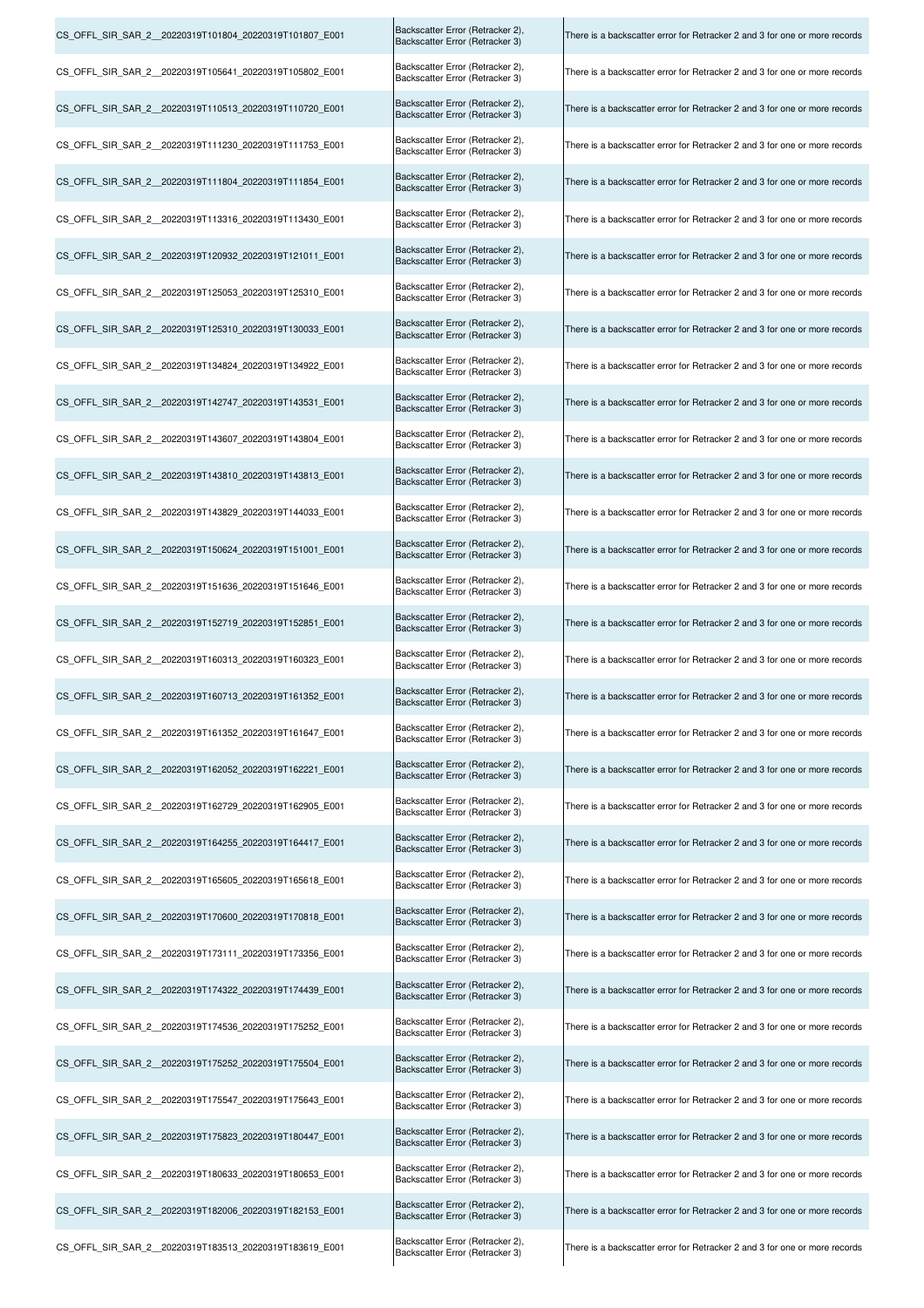| CS_OFFL_SIR_SAR_2_20220319T184711_20220319T184806_E001 | Backscatter Error (Retracker 2),<br>Backscatter Error (Retracker 3)                                                             | There is a backscatter error for Retracker 2 and 3 for one or more records                                                                                                            |
|--------------------------------------------------------|---------------------------------------------------------------------------------------------------------------------------------|---------------------------------------------------------------------------------------------------------------------------------------------------------------------------------------|
| CS OFFL SIR SAR 2 20220319T191905 20220319T191942 E001 | Backscatter Error (Retracker 2),<br>Backscatter Error (Retracker 3)                                                             | There is a backscatter error for Retracker 2 and 3 for one or more records                                                                                                            |
| CS_OFFL_SIR_SAR_2_20220319T191955_20220319T192305_E001 | Backscatter Error (Retracker 2),<br>Backscatter Error (Retracker 3)                                                             | There is a backscatter error for Retracker 2 and 3 for one or more records                                                                                                            |
| CS_OFFL_SIR_SAR_2_20220319T192533_20220319T192658_E001 | Backscatter Error (Retracker 2),<br>Backscatter Error (Retracker 3)                                                             | There is a backscatter error for Retracker 2 and 3 for one or more records                                                                                                            |
| CS_OFFL_SIR_SAR_2_20220319T192714_20220319T193148_E001 | Backscatter Error (Retracker 2),<br>Backscatter Error (Retracker 3)                                                             | There is a backscatter error for Retracker 2 and 3 for one or more records                                                                                                            |
| CS OFFL SIR SAR 2 20220319T193148 20220319T193305 E001 | Backscatter Error (Retracker 2),<br>Backscatter Error (Retracker 3)                                                             | There is a backscatter error for Retracker 2 and 3 for one or more records                                                                                                            |
| CS_OFFL_SIR_SAR_2_20220319T193653_20220319T193744_E001 | Backscatter Error (Retracker 2),<br>Backscatter Error (Retracker 3)                                                             | There is a backscatter error for Retracker 2 and 3 for one or more records                                                                                                            |
| CS OFFL SIR SAR 2 20220319T200936 20220319T201638 E001 | Backscatter Error (Retracker 2),<br>Backscatter Error (Retracker 3)                                                             | There is a backscatter error for Retracker 2 and 3 for one or more records                                                                                                            |
| CS OFFL SIR SAR 2 20220319T202735 20220319T202737 E001 | Backscatter Error (Retracker 2),<br>Backscatter Error (Retracker 3)                                                             | There is a backscatter error for Retracker 2 and 3 for one or more records                                                                                                            |
| CS OFFL SIR SAR 2 20220319T203146 20220319T203205 E001 | Backscatter Error (Retracker 2),<br>Backscatter Error (Retracker 3)                                                             | There is a backscatter error for Retracker 2 and 3 for one or more records                                                                                                            |
| CS_OFFL_SIR_SAR_2_20220319T204334_20220319T204418_E001 | Backscatter Error (Retracker 2),<br>Backscatter Error (Retracker 3)                                                             | There is a backscatter error for Retracker 2 and 3 for one or more records                                                                                                            |
| CS_OFFL_SIR_SAR_2_20220319T210520_20220319T211024_E001 | Backscatter Error (Retracker 2),<br>Backscatter Error (Retracker 3)                                                             | There is a backscatter error for Retracker 2 and 3 for one or more records                                                                                                            |
| CS_OFFL_SIR_SAR_2_20220319T211024_20220319T211151_E001 | Backscatter Error (Retracker 2),<br>Backscatter Error (Retracker 3)                                                             | There is a backscatter error for Retracker 2 and 3 for one or more records                                                                                                            |
| CS_OFFL_SIR_SAR_2_20220319T211805_20220319T211811_E001 | Backscatter Error (Retracker 2),<br>Backscatter Error (Retracker 3)                                                             | There is a backscatter error for Retracker 2 and 3 for one or more records                                                                                                            |
| CS_OFFL_SIR_SAR_2_20220319T211959_20220319T212217_E001 | Backscatter Error (Retracker 2),<br>Backscatter Error (Retracker 3)                                                             | There is a backscatter error for Retracker 2 and 3 for one or more records                                                                                                            |
| CS_OFFL_SIR_SAR_2_20220319T214600_20220319T215003_E001 | Backscatter Error (Retracker 2),<br>Backscatter Error (Retracker 3)                                                             | There is a backscatter error for Retracker 2 and 3 for one or more records                                                                                                            |
| CS_OFFL_SIR_SAR_2_20220319T215010_20220319T215040_E001 | Backscatter Error (Retracker 2),<br>Backscatter Error (Retracker 3)                                                             | There is a backscatter error for Retracker 2 and 3 for one or more records                                                                                                            |
| CS OFFL SIR SAR 2 20220319T220655 20220319T220659 E001 | Backscatter Error (Retracker 2),<br>Backscatter Error (Retracker 3)                                                             | There is a backscatter error for Retracker 2 and 3 for one or more records                                                                                                            |
| CS OFFL SIR SAR 2 20220319T222201 20220319T222340 E001 | Backscatter Error (Retracker 2),<br>Backscatter Error (Retracker 3)                                                             | There is a backscatter error for Retracker 2 and 3 for one or more records                                                                                                            |
| CS OFFL SIR SAR 2 20220319T222624 20220319T222812 E001 | Backscatter Error (Retracker 2),<br>Backscatter Error (Retracker 3)                                                             | There is a backscatter error for Retracker 2 and 3 for one or more records                                                                                                            |
| CS OFFL SIR SAR 2 20220319T222858 20220319T223051 E001 | Backscatter Error (Retracker 2),<br>Backscatter Error (Retracker 3)                                                             | There is a backscatter error for Retracker 2 and 3 for one or more records                                                                                                            |
| CS OFFL SIR SAR 2 20220319T224515 20220319T224638 E001 | Backscatter Error (Retracker 2),<br>Backscatter Error (Retracker 3)                                                             | There is a backscatter error for Retracker 2 and 3 for one or more records                                                                                                            |
| CS OFFL SIR SAR 2 20220319T224700 20220319T225121 E001 | Backscatter Error (Retracker 2),<br>Backscatter Error (Retracker 3)                                                             | There is a backscatter error for Retracker 2 and 3 for one or more records                                                                                                            |
| CS OFFL SIR SAR 2 20220319T225335 20220319T225425 E001 | Backscatter Error (Retracker 2),<br>Backscatter Error (Retracker 3)                                                             | There is a backscatter error for Retracker 2 and 3 for one or more records                                                                                                            |
| CS OFFL SIR SAR 2 20220319T225654 20220319T225910 E001 | Backscatter Error (Retracker 2),<br>Backscatter Error (Retracker 3)                                                             | There is a backscatter error for Retracker 2 and 3 for one or more records                                                                                                            |
| CS OFFL SIR SAR 2 20220319T230623 20220319T230743 E001 | Backscatter Error (Retracker 2),<br>Backscatter Error (Retracker 3)                                                             | There is a backscatter error for Retracker 2 and 3 for one or more records                                                                                                            |
| CS OFFL SIR SAR 2 20220319T233325 20220319T233359 E001 | Backscatter Error (Retracker 2),<br>Backscatter Error (Retracker 3)                                                             | There is a backscatter error for Retracker 2 and 3 for one or more records                                                                                                            |
| CS OFFL SIR SAR 2 20220319T234614 20220319T234625 E001 | Backscatter Error (Retracker 2),<br>Backscatter Error (Retracker 3)                                                             | There is a backscatter error for Retracker 2 and 3 for one or more records                                                                                                            |
| CS_OFFL_SIR_SIN_2_20220319T002506_20220319T002624_E001 | Backscatter Error (Retracker 2),<br>Backscatter Error (Retracker 3), SARIn ><br>track Angle Error                               | There is a backscatter error for Retracker 2 and 3 and an ambiguous angle<br>was detected for SARIn mode for one or more records                                                      |
| CS OFFL SIR SIN 2 20220319T002827 20220319T002905 E001 | SARIn X-track Angle Error                                                                                                       | An ambiguous angle was detected for SARIn mode for one or more<br>records                                                                                                             |
| CS OFFL SIR SIN 2 20220319T003420 20220319T003657 E001 | Backscatter Error (Retracker 2),<br>Backscatter Error (Retracker 3), SARIn ><br>track Angle Error                               | There is a backscatter error for Retracker 2 and 3 and an ambiguous angle<br>was detected for SARIn mode for one or more records                                                      |
| CS OFFL SIR SIN 2 20220319T010502 20220319T010535 E001 | SARIn X-track Angle Error, Surface<br>model unavailable                                                                         | An ambiguous angle was detected for SARIn mode and no DEM or Slope<br>Model was used for one or more records                                                                          |
| CS_OFFL_SIR_SIN_2_20220319T011504_20220319T011534_E001 | Backscatter Error (Retracker 2),<br>Backscatter Error (Retracker 3), SARIn ><br>track Angle Error, Surface model<br>unavailable | There is a backscatter error for Retracker 2 and 3, an ambiguous angle<br>was detected for SARIn mode, and no DEM or Slope Model was used for<br>the location for one or more records |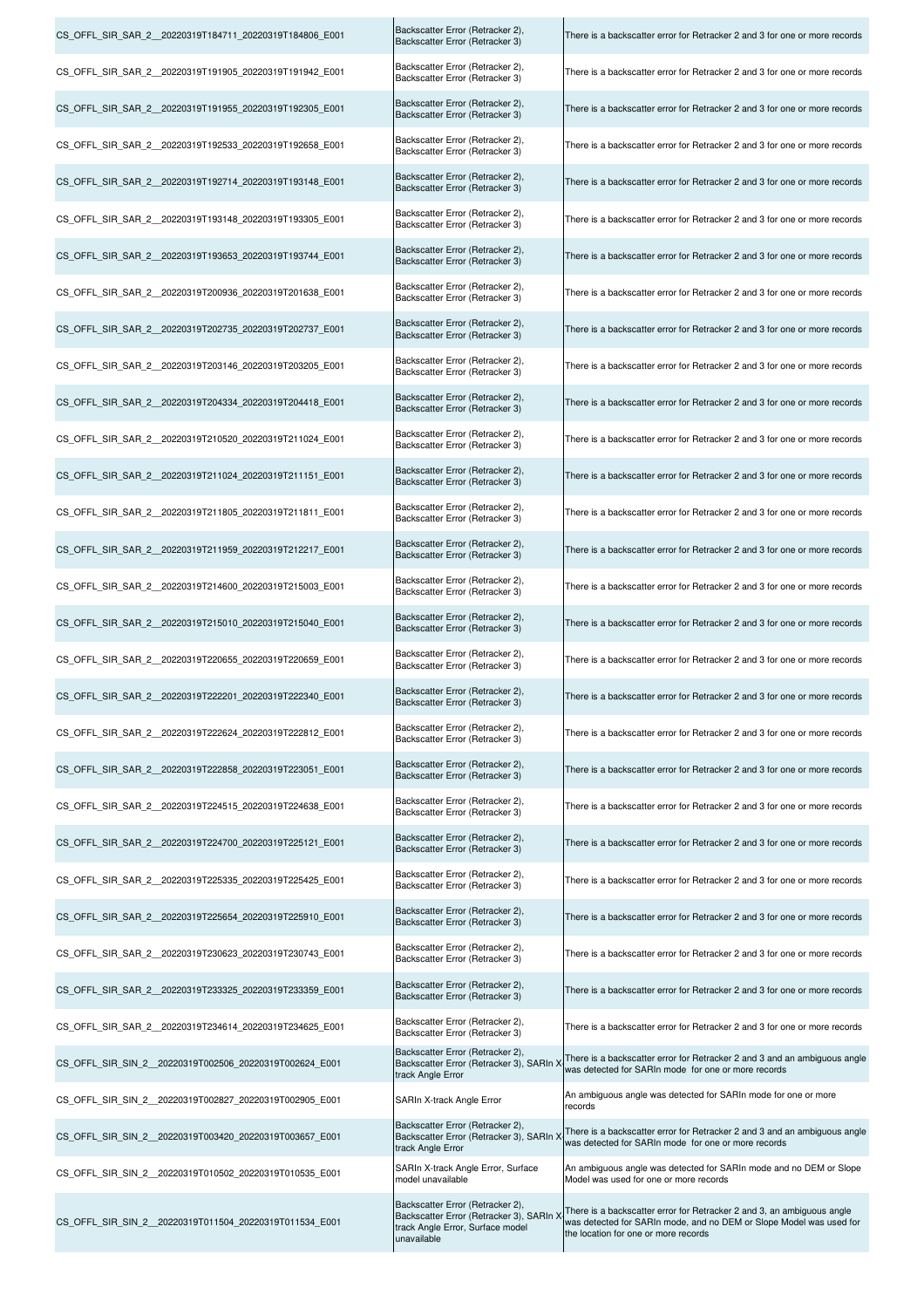| CS_OFFL_SIR_SIN_2_20220319T011640_20220319T011701_E001  | Backscatter Error (Retracker 2),<br>Backscatter Error (Retracker 3), SARIn )<br>track Angle Error, Surface model<br>unavailable | There is a backscatter error for Retracker 2 and 3, an ambiguous angle<br>was detected for SARIn mode, and no DEM or Slope Model was used for<br>the location for one or more records |
|---------------------------------------------------------|---------------------------------------------------------------------------------------------------------------------------------|---------------------------------------------------------------------------------------------------------------------------------------------------------------------------------------|
| CS OFFL SIR SIN 2 20220319T012205 20220319T013351 E001  | Backscatter Error (Retracker 2),<br>Backscatter Error (Retracker 3), SARIn ><br>track Angle Error, Surface model<br>unavailable | There is a backscatter error for Retracker 2 and 3, an ambiguous angle<br>was detected for SARIn mode, and no DEM or Slope Model was used for<br>the location for one or more records |
| CS_OFFL_SIR_SIN_2_20220319T020427_20220319T020547_E001  | Backscatter Error (Retracker 2),<br>Backscatter Error (Retracker 3), SARIn )<br>track Angle Error                               | There is a backscatter error for Retracker 2 and 3 and an ambiguous angle<br>was detected for SARIn mode for one or more records                                                      |
| CS OFFL SIR SIN 2 20220319T020640 20220319T020832 E001  | SARIn X-track Angle Error                                                                                                       | An ambiguous angle was detected for SARIn mode for one or more<br>records                                                                                                             |
| CS OFFL SIR SIN 2 20220319T021436 20220319T021601 E001  | Backscatter Error (Retracker 2),<br>Backscatter Error (Retracker 3), SARIn )<br>track Angle Error                               | There is a backscatter error for Retracker 2 and 3 and an ambiguous angle<br>was detected for SARIn mode for one or more records                                                      |
| CS_OFFL_SIR_SIN_2_20220319T030406_20220319T030747_E001  | Backscatter Error (Retracker 2),<br>Backscatter Error (Retracker 3), SARIn X<br>track Angle Error, Surface model<br>unavailable | There is a backscatter error for Retracker 2 and 3, an ambiguous angle<br>was detected for SARIn mode, and no DEM or Slope Model was used for<br>the location for one or more records |
| CS OFFL SIR SIN 2 20220319T034417 20220319T034741 E001  | Backscatter Error (Retracker 2),<br>Backscatter Error (Retracker 3), SARIn ><br>track Angle Error                               | There is a backscatter error for Retracker 2 and 3 and an ambiguous angle<br>was detected for SARIn mode for one or more records                                                      |
| CS OFFL SIR SIN 2 20220319T035308 20220319T035425 E001  | Backscatter Error (Retracker 2),<br>Backscatter Error (Retracker 3), SARIn ><br>track Angle Error                               | There is a backscatter error for Retracker 2 and 3 and an ambiguous angle<br>was detected for SARIn mode for one or more records                                                      |
| CS OFFL SIR SIN 2 20220319T043045 20220319T043132 E001  | Backscatter Error (Retracker 2),<br>Backscatter Error (Retracker 3), SARIn ><br>track Angle Error, Surface model<br>unavailable | There is a backscatter error for Retracker 2 and 3, an ambiguous angle<br>was detected for SARIn mode, and no DEM or Slope Model was used for<br>the location for one or more records |
| CS OFFL SIR SIN 2 20220319T043143 20220319T043151 E001  | Backscatter Error (Retracker 2),<br>Backscatter Error (Retracker 3)                                                             | There is a backscatter error for Retracker 2 and 3 for one or more records                                                                                                            |
| CS OFFL SIR SIN 2 20220319T044303 20220319T044536 E001  | Backscatter Error (Retracker 2),<br>Backscatter Error (Retracker 3)                                                             | There is a backscatter error for Retracker 2 and 3 for one or more records                                                                                                            |
| CS OFFL SIR SIN 2 20220319T044548 20220319T044643 E001  | Backscatter Error (Retracker 2),<br>Backscatter Error (Retracker 3)                                                             | There is a backscatter error for Retracker 2 and 3 for one or more records                                                                                                            |
| CS_OFFL_SIR_SIN_2_20220319T052321_20220319T052642_E001  | Backscatter Error (Retracker 2),<br>Backscatter Error (Retracker 3), SARIn ><br>track Angle Error                               | There is a backscatter error for Retracker 2 and 3 and an ambiguous angle<br>was detected for SARIn mode for one or more records                                                      |
| CS OFFL SIR SIN 2 20220319T053159 20220319T053322 E001  | Backscatter Error (Retracker 2),<br>Backscatter Error (Retracker 3), SARIn ><br>track Angle Error                               | There is a backscatter error for Retracker 2 and 3 and an ambiguous angle<br>was detected for SARIn mode for one or more records                                                      |
| CS OFFL SIR SIN 2 20220319T055336 20220319T055703 E001  | Backscatter Error (Retracker 2),<br>Backscatter Error (Retracker 3)                                                             | There is a backscatter error for Retracker 2 and 3 for one or more records                                                                                                            |
| CS OFFL SIR SIN 2 20220319T061303 20220319T061537 E001  | Backscatter Error (Retracker 2),<br>Backscatter Error (Retracker 3), SARIn<br>track Angle Error                                 | There is a backscatter error for Retracker 2 and 3 and an ambiguous angle<br>was detected for SARIn mode for one or more records                                                      |
| CS_OFFL_SIR_SIN_2_20220319T070017_20220319T070205_E001  | Backscatter Error (Retracker 2),<br>Backscatter Error (Retracker 3), SARIn X<br>track Angle Error                               | There is a backscatter error for Retracker 2 and 3 and an ambiguous angle<br>was detected for SARIn mode for one or more records                                                      |
| CS OFFL SIR SIN 2 20220319T071046 20220319T071206 E001  | Backscatter Error (Retracker 2),<br>Backscatter Error (Retracker 3), SARIn ><br>track Angle Error                               | There is a backscatter error for Retracker 2 and 3 and an ambiguous angle<br>was detected for SARIn mode for one or more records                                                      |
| CS OFFL SIR SIN 2 20220319T074931 20220319T075037 E001  | Backscatter Error (Retracker 2),<br>Backscatter Error (Retracker 3), SARIn )<br>track Angle Error                               | There is a backscatter error for Retracker 2 and 3 and an ambiguous angle<br>was detected for SARIn mode for one or more records                                                      |
| CS OFFL SIR SIN 2 20220319T075336 20220319T075440 E001  | Backscatter Error (Retracker 2),<br>Backscatter Error (Retracker 3), SARIn )<br>track Angle Error                               | There is a backscatter error for Retracker 2 and 3 and an ambiguous angle<br>was detected for SARIn mode for one or more records                                                      |
| CS OFFL SIR SIN 2 20220319T083852 20220319T084028 E001  | Backscatter Error (Retracker 2),<br>Backscatter Error (Retracker 3), SARIn ><br>track Angle Error                               | There is a backscatter error for Retracker 2 and 3 and an ambiguous angle<br>was detected for SARIn mode for one or more records                                                      |
| CS_OFFL_SIR_SIN_2_20220319T084756_20220319T084957_E001  | Backscatter Error (Retracker 2),<br>Backscatter Error (Retracker 3), SARIn X<br>track Angle Error                               | There is a backscatter error for Retracker 2 and 3 and an ambiguous angle<br>was detected for SARIn mode for one or more records                                                      |
| CS OFFL SIR SIN 2 20220319T092849 20220319T092925 E001  | Backscatter Error (Retracker 2),<br>Backscatter Error (Retracker 3), SARIn ><br>track Angle Error                               | There is a backscatter error for Retracker 2 and 3 and an ambiguous angle<br>was detected for SARIn mode for one or more records                                                      |
| CS_OFFL_SIR_SIN_2_20220319T093139_20220319T093355_E001  | Backscatter Error (Retracker 2),<br>Backscatter Error (Retracker 3), SARIn ><br>track Angle Error, Surface model<br>unavailable | There is a backscatter error for Retracker 2 and 3, an ambiguous angle<br>was detected for SARIn mode, and no DEM or Slope Model was used for<br>the location for one or more records |
| CS OFFL SIR SIN_2 _20220319T094814_20220319T095107_E001 | Backscatter Error (Retracker 2),<br>Backscatter Error (Retracker 3), SARIn X<br>track Angle Error, Surface model<br>unavailable | There is a backscatter error for Retracker 2 and 3, an ambiguous angle<br>was detected for SARIn mode, and no DEM or Slope Model was used for<br>the location for one or more records |
| CS OFFL SIR SIN 2 20220319T101808 20220319T101955 E001  | Backscatter Error (Retracker 2),<br>Backscatter Error (Retracker 3), SARIn X<br>track Angle Error                               | There is a backscatter error for Retracker 2 and 3 and an ambiguous angle<br>was detected for SARIn mode for one or more records                                                      |
| CS_OFFL_SIR_SIN_2_20220319T102636_20220319T103329_E001  | Backscatter Error (Retracker 2),<br>Backscatter Error (Retracker 3), SARIn X<br>track Angle Error                               | There is a backscatter error for Retracker 2 and 3 and an ambiguous angle<br>was detected for SARIn mode for one or more records                                                      |
| CS OFFL SIR SIN 2 20220319T103440 20220319T103912 E001  | Backscatter Error (Retracker 2),<br>Backscatter Error (Retracker 3), SARIn ><br>track Angle Error, Surface model<br>unavailable | There is a backscatter error for Retracker 2 and 3, an ambiguous angle<br>was detected for SARIn mode, and no DEM or Slope Model was used for<br>the location for one or more records |
| CS OFFL SIR SIN 2 20220319T104603 20220319T104632 E001  | Backscatter Error (Retracker 2),<br>Backscatter Error (Retracker 3)                                                             | There is a backscatter error for Retracker 2 and 3 for one or more records                                                                                                            |
| CS_OFFL_SIR_SIN_2_20220319T104635_20220319T105028_E001  | SARIn X-track Angle Error, Surface<br>model unavailable                                                                         | An ambiguous angle was detected for SARIn mode and no DEM or Slope<br>Model was used for one or more records                                                                          |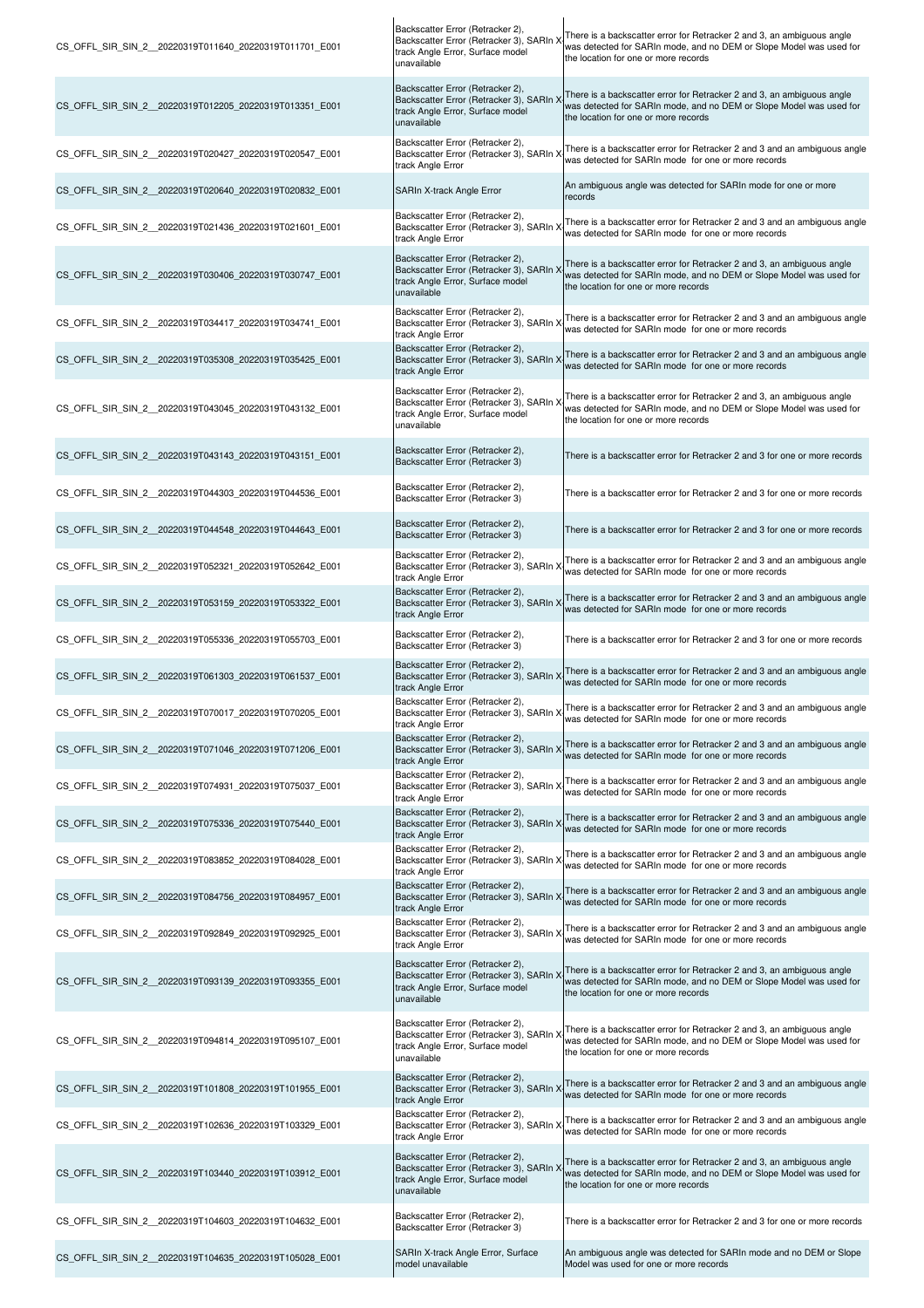| CS_OFFL_SIR_SIN_2_20220319T105519_20220319T105641_E001  | Backscatter Error (Retracker 2),<br>Backscatter Error (Retracker 3)                                                                   | There is a backscatter error for Retracker 2 and 3 for one or more records                                                                                                            |
|---------------------------------------------------------|---------------------------------------------------------------------------------------------------------------------------------------|---------------------------------------------------------------------------------------------------------------------------------------------------------------------------------------|
| CS_OFFL_SIR_SIN_2_20220319T110720_20220319T111230_E001  | Backscatter Error (Retracker 2),<br>Backscatter Error (Retracker 3), SARIn<br>track Angle Error, Surface model<br>unavailable         | There is a backscatter error for Retracker 2 and 3, an ambiguous angle<br>was detected for SARIn mode, and no DEM or Slope Model was used for<br>the location for one or more records |
| CS_OFFL_SIR_SIN_2_20220319T111753_20220319T111804_E001  | Backscatter Error (Retracker 2),<br>Backscatter Error (Retracker 3)                                                                   | There is a backscatter error for Retracker 2 and 3 for one or more records                                                                                                            |
| CS_OFFL_SIR_SIN_2_20220319T112827_20220319T113226_E001  | SARIn X-track Angle Error, Surface<br>model unavailable                                                                               | An ambiguous angle was detected for SARIn mode and no DEM or Slope<br>Model was used for one or more records                                                                          |
| CS OFFL SIR SIN 2 20220319T115714 20220319T120026 E001  | Backscatter Error (Retracker 2),<br>Backscatter Error (Retracker 3), SARIn X<br>track Angle Error                                     | There is a backscatter error for Retracker 2 and 3 and an ambiguous angle<br>was detected for SARIn mode for one or more records                                                      |
| CS_OFFL_SIR_SIN_2_20220319T120715_20220319T120932_E001  | Backscatter Error (Retracker 2),<br>Backscatter Error (Retracker 3), SARIn ><br>track Angle Error                                     | There is a backscatter error for Retracker 2 and 3 and an ambiguous angle<br>was detected for SARIn mode for one or more records                                                      |
| CS_OFFL_SIR_SIN_2_20220319T124513_20220319T125053_E001  | Backscatter Error (Retracker 2),<br>Backscatter Error (Retracker 3), SARIn<br>track Angle Error, Surface model<br>unavailable         | There is a backscatter error for Retracker 2 and 3, an ambiguous angle<br>was detected for SARIn mode, and no DEM or Slope Model was used for<br>the location for one or more records |
| CS_OFFL_SIR_SIN_2_20220319T130705_20220319T130837_E001  | SARIn X-track Angle Error, Surface<br>model unavailable                                                                               | An ambiguous angle was detected for SARIn mode and no DEM or Slope<br>Model was used for one or more records                                                                          |
| CS_OFFL_SIR_SIN_2__20220319T133643_20220319T133809_E001 | Backscatter Error (Retracker 2),<br>Backscatter Error (Retracker 3), SARIn ><br>track Angle Error                                     | There is a backscatter error for Retracker 2 and 3 and an ambiguous angle<br>was detected for SARIn mode for one or more records                                                      |
| CS OFFL SIR SIN 2 20220319T134702 20220319T134824 E001  | Backscatter Error (Retracker 2),<br>Backscatter Error (Retracker 3), SARIn ><br>track Angle Error                                     | There is a backscatter error for Retracker 2 and 3 and an ambiguous angle<br>was detected for SARIn mode for one or more records                                                      |
| CS_OFFL_SIR_SIN_2_20220319T142325_20220319T142747_E001  | Backscatter Error (Retracker 2),<br>Backscatter Error (Retracker 3), SARIn<br>track Angle Error, Surface model<br>unavailable         | There is a backscatter error for Retracker 2 and 3, an ambiguous angle<br>was detected for SARIn mode, and no DEM or Slope Model was used for<br>the location for one or more records |
| CS OFFL SIR SIN 2 20220319T143531 20220319T143607 E001  | Backscatter Error (Retracker 2),<br>Backscatter Error (Retracker 3), SARIn ><br>track Angle Error, Surface model<br>unavailable       | There is a backscatter error for Retracker 2 and 3, an ambiguous angle<br>was detected for SARIn mode, and no DEM or Slope Model was used for<br>the location for one or more records |
| CS_OFFL_SIR_SIN_2_20220319T143804_20220319T143809_E001  | Backscatter Error (Retracker 2),<br>Backscatter Error (Retracker 3)                                                                   | There is a backscatter error for Retracker 2 and 3 for one or more records                                                                                                            |
| CS_OFFL_SIR_SIN_2_20220319T143814_20220319T143828_E001  | Backscatter Error (Retracker 2),<br>Backscatter Error (Retracker 3), SARIn )<br>track Angle Error, Surface model<br>unavailable       | There is a backscatter error for Retracker 2 and 3, an ambiguous angle<br>was detected for SARIn mode, and no DEM or Slope Model was used for<br>the location for one or more records |
| CS_OFFL_SIR_SIN_2__20220319T151646_20220319T151810_E001 | Backscatter Error (Retracker 2),<br>Backscatter Error (Retracker 3), SARIn ><br>track Angle Error                                     | There is a backscatter error for Retracker 2 and 3 and an ambiguous angle<br>was detected for SARIn mode for one or more records                                                      |
| CS_OFFL_SIR_SIN_2_20220319T152607_20220319T152719_E001  | Backscatter Error (Retracker 2),<br>Backscatter Error (Retracker 3), SARIn X-<br>track Angle Error                                    | There is a backscatter error for Retracker 2 and 3 and an ambiguous angle<br>was detected for SARIn mode for one or more records                                                      |
| CS OFFL SIR SIN 2 20220319T160323 20220319T160426 E001  | Backscatter Error (Retracker 2),<br>Backscatter Error (Retracker 3), SARIn<br>track Angle Error, Surface model<br>unavailable         | There is a backscatter error for Retracker 2 and 3, an ambiguous angle<br>was detected for SARIn mode, and no DEM or Slope Model was used for<br>the location for one or more records |
| CS OFFL SIR SIN_2 _20220319T160521_20220319T160713_E001 | Backscatter Error (Retracker 2),<br>Backscatter Error (Retracker 3)                                                                   | There is a backscatter error for Retracker 2 and 3 for one or more records                                                                                                            |
| CS_OFFL_SIR_SIN_2__20220319T161745_20220319T161819_E001 | Backscatter Error (Retracker 2),<br>Backscatter Error (Retracker 3)                                                                   | There is a backscatter error for Retracker 2 and 3 for one or more records                                                                                                            |
| CS_OFFL_SIR_SIN_2__20220319T161929_20220319T162052_E001 | Backscatter Error (Retracker 2),<br>Backscatter Error (Retracker 3)                                                                   | There is a backscatter error for Retracker 2 and 3 for one or more records                                                                                                            |
| CS OFFL SIR SIN 2 20220319T162613 20220319T162728 E001  | Backscatter Error (Retracker 2),<br>Backscatter Error (Retracker 3)                                                                   | There is a backscatter error for Retracker 2 and 3 for one or more records                                                                                                            |
| CS OFFL SIR SIN 2 20220319T165618 20220319T165743 E001  | Backscatter Error (Retracker 2),<br>Backscatter Error (Retracker 3), SARIn ><br>track Angle Error                                     | There is a backscatter error for Retracker 2 and 3 and an ambiguous angle<br>was detected for SARIn mode for one or more records                                                      |
| CS_OFFL_SIR_SIN_2_20220319T170257_20220319T170600_E001  | Backscatter Error (Retracker 2),<br>Backscatter Error (Retracker 3), SARIn X<br>track Angle Error<br>Backscatter Error (Retracker 2), | There is a backscatter error for Retracker 2 and 3 and an ambiguous angle<br>was detected for SARIn mode for one or more records                                                      |
| CS_OFFL_SIR_SIN_2_20220319T183619_20220319T183924_E001  | Backscatter Error (Retracker 3), SARIn ><br>track Angle Error<br>Backscatter Error (Retracker 2),                                     | There is a backscatter error for Retracker 2 and 3 and an ambiguous angle<br>was detected for SARIn mode for one or more records                                                      |
| CS OFFL SIR SIN 2 20220319T184200 20220319T184711 E001  | Backscatter Error (Retracker 3), SARIn ><br>track Angle Error                                                                         | There is a backscatter error for Retracker 2 and 3 and an ambiguous angle<br>was detected for SARIn mode for one or more records                                                      |
| CS OFFL SIR SIN 2 20220319T192658 20220319T192713 E001  | Backscatter Error (Retracker 2),<br>Backscatter Error (Retracker 3)<br>Backscatter Error (Retracker 2),                               | There is a backscatter error for Retracker 2 and 3 for one or more records                                                                                                            |
| CS_OFFL_SIR_SIN_2_20220319T193305_20220319T193653_E001  | Backscatter Error (Retracker 3), SARIn ><br>track Angle Error<br>Backscatter Error (Retracker 2),                                     | There is a backscatter error for Retracker 2 and 3 and an ambiguous angle<br>was detected for SARIn mode for one or more records                                                      |
| CS_OFFL_SIR_SIN_2_20220319T201638_20220319T201912_E001  | Backscatter Error (Retracker 3), SARIn ><br>track Angle Error                                                                         | There is a backscatter error for Retracker 2 and 3 and an ambiguous angle<br>was detected for SARIn mode for one or more records                                                      |
| CS_OFFL_SIR_SIN_2_20220319T202108_20220319T202309_E001  | SARIn X-track Angle Error<br>Backscatter Error (Retracker 2),                                                                         | An ambiguous angle was detected for SARIn mode for one or more<br>records                                                                                                             |
| CS_OFFL_SIR_SIN_2_20220319T202612_20220319T202735_E001  | Backscatter Error (Retracker 3), SARIn ><br>track Angle Error                                                                         | There is a backscatter error for Retracker 2 and 3 and an ambiguous angle<br>was detected for SARIn mode for one or more records                                                      |